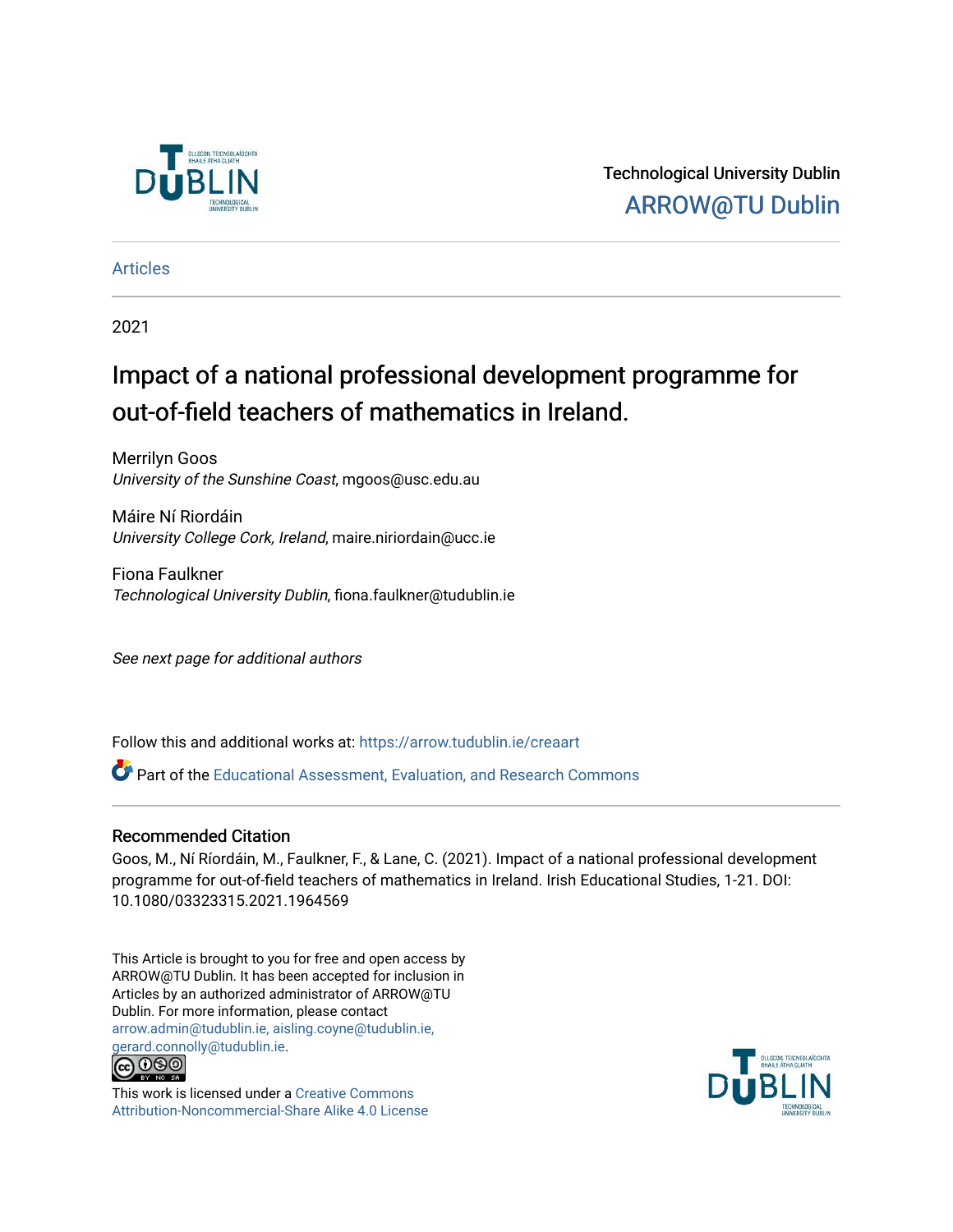# Authors

Merrilyn Goos, Máire Ní Riordáin, Fiona Faulkner, and Ciara Lane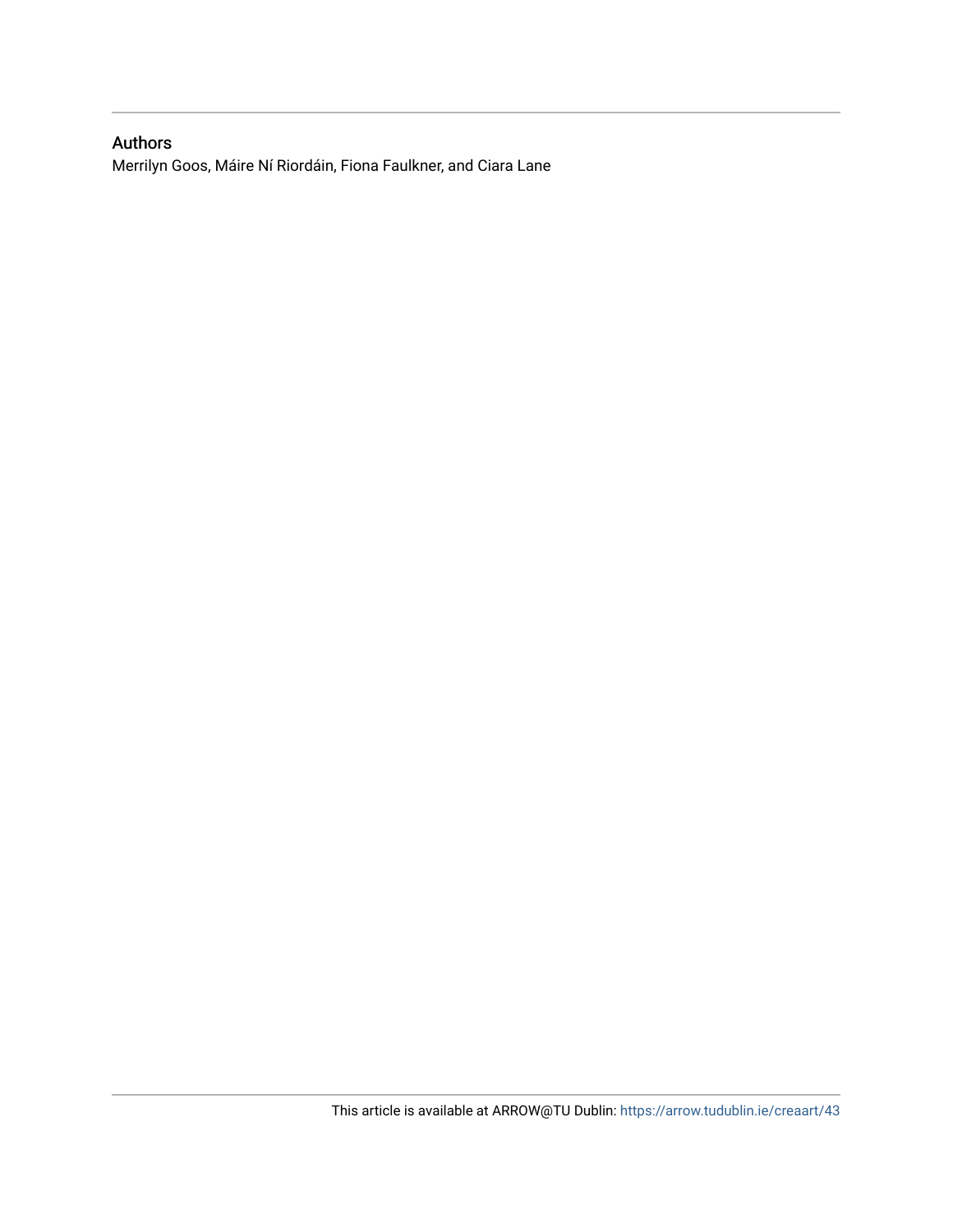

# Impact of a national professional development programme for out-of-field teachers of mathematics in Ireland

Merrilyn Goos<sup>\*</sup>, Máire Ní Ríordáin <sup>(D</sup>, Fiona Faulkner and Ciara Lane <sup>(D</sup>)

University of Limerick, Limerick, Ireland

(Received 15 April 2021; accepted 21 June 2021)

Out-of-field teaching refers to the practice of assigning teachers to teach subjects that do not match their training or education. This paper reports on a study evaluating the impact of a national professional development programme for out-of-field teachers of post-primary school mathematics in Ireland – the Professional Diploma in Mathematics for Teaching. Evidence of impact was collected from three surveys. Two surveys evaluated changes in the prevalence of out-of-field teaching before and six years after the introduction of the programme. The third survey investigated programme graduates' beliefs about mathematics, mathematics teaching and mathematics learning, and reported changes in teaching practices. Outcomes of the programme included a reduction in out-of-field teaching of mathematics and increased opportunities for graduates to teach higher level mathematics in the senior post-primary years. These teachers also endorsed child-centred beliefs and reported teaching practices consistent with the problem-solving orientation of the new mathematics curriculum. The findings go some way towards testing a theory of teacher change in order to enhance our understanding of how professional development works to upskill out-of-field teachers.

Keywords: Out-of-field teaching; mathematics teachers; professional development; beliefs; classroom practices

<span id="page-2-1"></span>Out-of-field teaching is an international phenomenon that involves teachers being assigned to teach subjects that do not match their training or education (Ingersoll [2002](#page-21-0)). This practice can arise when there is mismatch between supply and demand of appropriately qualified, subject-specialist teachers, in particular, where there are insufficient specialist teachers of mathematics. These teachers are referred to as out-of-field teachers of mathematics: generally, such teachers possess a teaching qualification but have limited advanced studies of mathematical content and little or no specific training in mathematics education.

<span id="page-2-0"></span>Research highlighting the complexities involved in understanding and addressing out-of-field teaching is beginning to emerge in many countries (Hobbs and Törner [2019](#page-21-1)). There is also growing recognition of the need for professional development programmes that meet the specific needs of out-of-field teachers (Du Plessis,

<sup>\*</sup>Corresponding author. Email: [m.goos@uq.edu.au](mailto:m.goos@uq.edu.au)

<sup>© 2021</sup> The Author(s). Published by Informa UK Limited, trading as Taylor & Francis Group

This is an Open Access article distributed under the terms of the Creative Commons Attribution-NonCommercial-NoDerivatives License [\(http://creativecommons.org/licenses/by-nc-nd/4.0/](http://creativecommons.org/licenses/by-nc-nd/4.0/)), which permits non-commercial re-use, distribution, and reproduction in any medium, provided the original work is properly cited, and is not altered, transformed, or built upon in any way.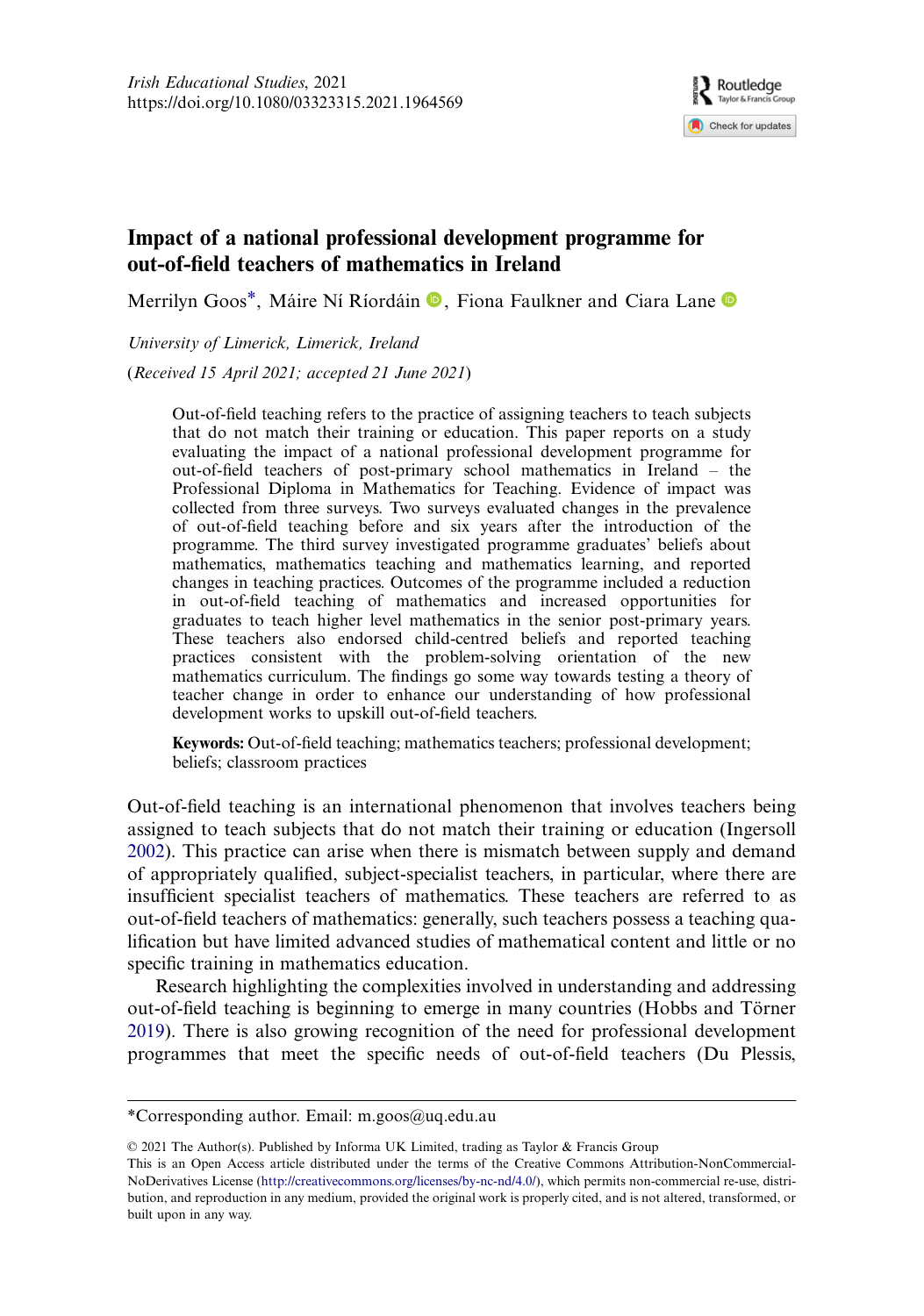<span id="page-3-1"></span><span id="page-3-0"></span>Gillies, and Carroll [2015](#page-21-2)). To date, however, there has been little research on the effectiveness of such programmes (Faulkner et al. [2019\)](#page-21-3). Thus, the aim of this paper is to contribute to the emerging literature on effective professional development for out-offield teachers of mathematics. We report on aspects of a study that is evaluating the impact of a long-term, large-scale, government-funded, university-accredited programme offered nationally – the Professional Diploma in Mathematics for Teaching (PDMT).

#### Background to the study

A national system of primary and post-primary school education operates in the Irish context. At post-primary level, students (aged 12–18 years) undertake six years of schooling comprising three years in Junior Cycle and three years in Senior Cycle.<sup>[1](#page-19-0)</sup> A combination of two formal in-school assessments and a final state examination results in the award of a Junior Cycle Profile of Achievement at the end of Year 3. At the end of Senior Cycle, students sit a further state examination leading to the award of a Leaving Certificate that is recognised for further study and progression both nationally and internationally. Although mathematics is not a compulsory subject at post-primary level, virtually all students study mathematics at some level. In Junior Cycle, mathematics is offered at Ordinary or Higher Level, while in Senior Cycle three levels of mathematics are offered – Foundation, Ordinary, or Higher Level.

There are two entry routes into post-primary teacher education in Ireland, with both routes usually qualifying graduates to teach as a specialist in two subject areas. In the concurrent route (four-year undergraduate degree) pre-service teachers study both the required subject content and teacher education components. In the consecutive route, pre-service teachers complete undergraduate degree level studies in their chosen subject area(s) and then apply for entry to a two-year Master's degree (since 2012) in which the focus is on educational and pedagogical studies.

<span id="page-3-2"></span>In Ireland, concerns about underperformance in post-primary school mathematics at the beginning of the twenty-first century led to the introduction in 2010 of a new curriculum that shifted emphasis away from memorisation and procedures towards understanding and problem-solving (National Council for Curriculum and Assessment [2005](#page-22-0)). Concurrently, the Teaching Council of Ireland ([2013\)](#page-22-1) introduced new accreditation requirements for initial teacher education programmes. In mathematics, fully qualified teachers must have a degree-level qualification with at least one-third of the degree comprising of the specific study of mathematics. There are also minimum credit requirements in analysis, algebra, geometry, and probability and statistics with additional credits to be obtained in a variety of optional topics. Despite these strict requirements, school principals in Ireland have autonomy in recruiting staff and assigning teachers to subjects and classes, thus leaving open the possibility of placing teachers in out-of-field positions.

<span id="page-3-3"></span>Ní Ríordáin and Hannigan ([2009\)](#page-22-2) speculated that the phenomenon of out-of-field teaching of mathematics could be a possible obstacle to achieving the goals of the new mathematics curriculum. In the international context, measuring the extent of out-offield teaching is not as straightforward as it may appear, and such measures can vary according to how a 'qualified' teacher is defined; how measures define the boundary between teaching fields; whether they focus on the number of teachers in out-of-field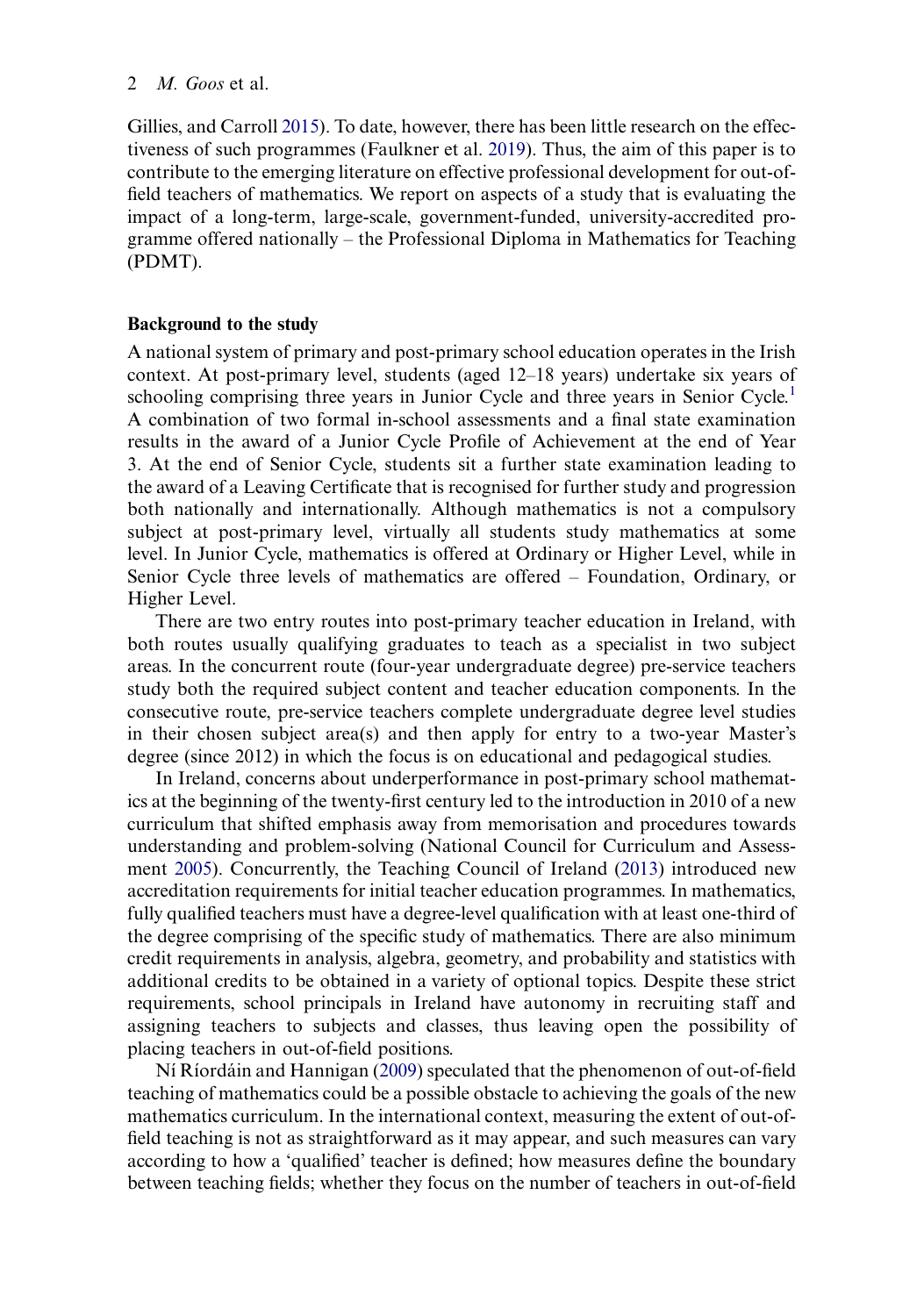positions, or the number of classes or students taught by out-of-field teachers; and which school grades or year levels are included in the analysis (Ingersoll [2019\)](#page-21-4). Ní Ríordáin and Hannigan ([2009\)](#page-22-2) conducted a national survey of teachers of mathematics in Irish post-primary schools, collecting data on respondents' teaching assignments, degree qualifications and the subjects they were qualified to teach according to the requirements specified by the Irish Teaching Council. This survey established that 48% of respondents were teaching mathematics without the necessary subjectspecific qualifications, thus providing a measure of the number of teachers in outof-field positions. In response to this finding, the Department of Education and Skills (DES) funded the PDMT to develop the content and pedagogical content knowledge of out-of-field teachers of mathematics to the level required by the Teaching Council. The programme also aims to support participants in developing beliefs and pedagogical practices aligned with the goals of the new mathematics curriculum. Six cohorts comprising almost 1100 teachers have participated in the PDMT since it began in 2012. This represents around 20% of the estimated number of teachers in post-primary schools who are assigned to teach mathematics classes. Although there are a number of emerging international models of professional development for out-of-field teachers (e.g. Vale, McAndrew, and Krishnan [2011](#page-22-3); Crisan and Rodd [2017;](#page-21-5) Faulkner et al. [2019](#page-21-3)), to our knowledge Ireland offers the only example of a nationally consistent, government-funded, university-accredited programme that is available to teachers throughout the country. The scale and longevity of the PDMT provide a unique opportunity to investigate its impact on the teachers who have graduated from the programme.

<span id="page-4-6"></span><span id="page-4-0"></span>In conceptualising impact, we draw on Desimone's [\(2009](#page-21-6), 184) path model for studying the effects of professional development on teachers and students. This model proposes the following steps linking inputs with intermediate and final outcomes:

- 1. Teachers experience effective professional development (characterised by content focus, active learning, coherence, sustained duration, and collective participation).
- 2. The professional development increases teachers' knowledge and skills and/or changes their attitudes and beliefs.
- 3. Teachers use their new knowledge and skills, attitudes, and beliefs to improve the content of their instruction or their approach to pedagogy, or both.
- 4. The instructional changes foster increased student learning.

<span id="page-4-5"></span><span id="page-4-4"></span><span id="page-4-3"></span><span id="page-4-2"></span><span id="page-4-1"></span>Desimone [\(2009](#page-21-6)) notes that it is rare for a single study to investigate all four elements of this model; in particular, there are significant methodological difficulties in designing evaluations that measure the specific effects of professional development on student achievement. Our own research has concentrated on analysing the critical features of the PDMT programme (Step 1 in Desimone's model; see Goos et al. [2020\)](#page-21-7) and its effect on the teachers who participated in the programme (Steps 2 and 3; see Lane and Ní Ríordáin [2020](#page-21-8); Ní Ríordáin, Paolucci, and O'Dwyer [2017;](#page-22-4) O'Meara and Faulkner [2021\)](#page-22-5). In this paper, we further examine the impact of the PDMT on teachers' beliefs and pedagogical approaches as key elements in Desimone's ([2009\)](#page-21-6) model of teacher change. Given the well-known challenges of empirically measuring out-of-field teaching (Ingersoll [2019](#page-21-4)), we argue that it is also important to track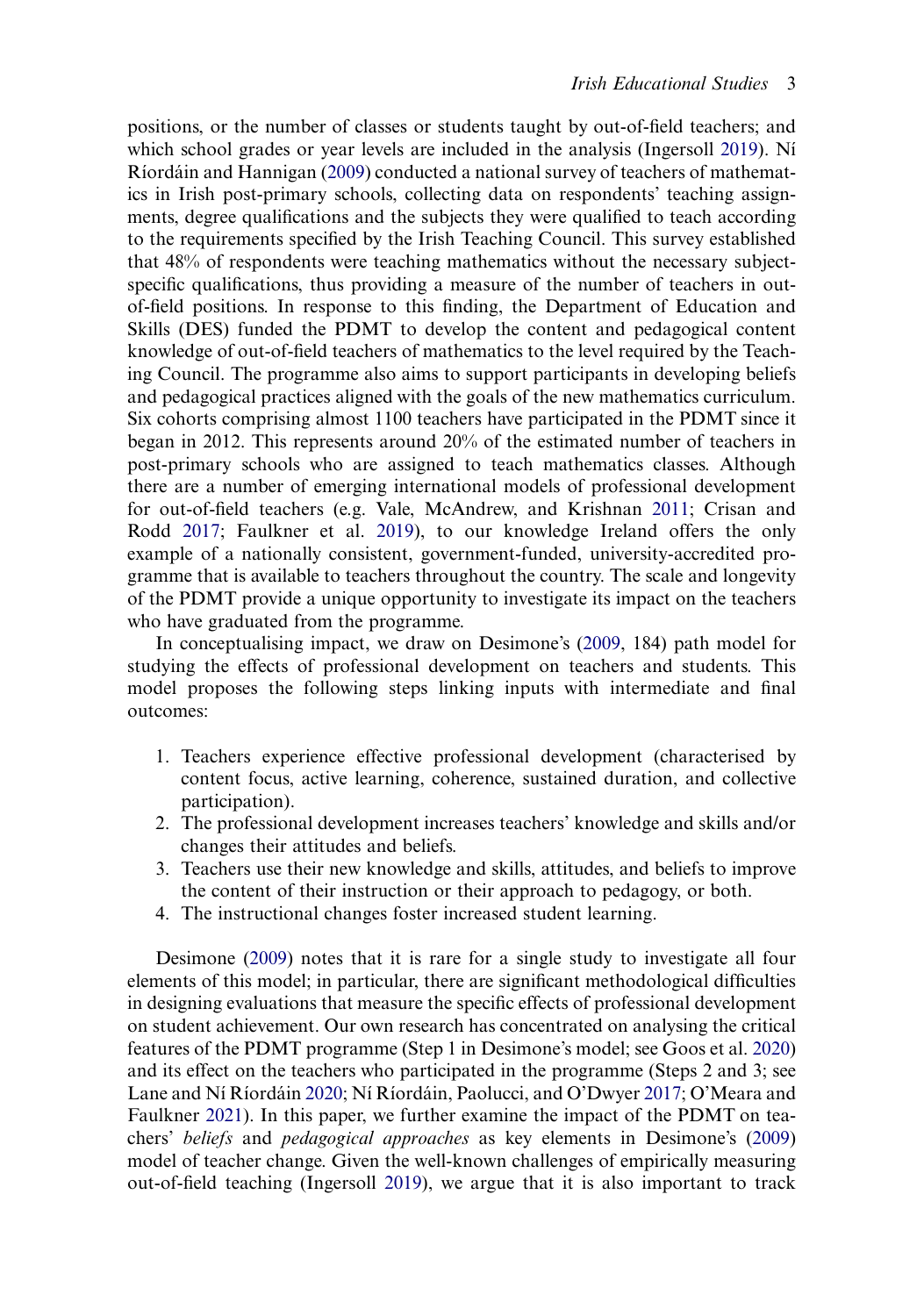changes in the prevalence of out-of-field teaching of mathematics in Irish post-primary schools since the introduction of the PDMT. Such information is of vital interest to the education policy makers who funded the programme with the goal of reducing the incidence of out-of-field teaching of mathematics.

The research questions guiding this investigation are:

- (1) What changes were observed in the prevalence of out-of-field teaching of mathematics in Ireland during the time in which the PDMT was delivered?
- (2) What epistemological and pedagogical beliefs are held by formerly out-offield teachers of mathematics who have completed the PDMT?
- (3) What approaches to teaching mathematics are reported by PDMT graduates, and how have their perceptions of their classroom practices changed since they completed the programme?

The next section provides a brief outline of the PDMT's content, structure, and delivery modes. We then discuss our theoretical rationale for studying mathematics teacher beliefs and their relationship to classroom practices in the context of outof-field teaching, before describing our methodological approach, findings, and implications of the study.

# The Professional Diploma in Mathematics for Teaching

The PDMT is a two-year, part-time, blended learning programme worth 75 ECTS credits.[2](#page-19-1) Delivery of the programme is led by the University of Limerick in conjunction with a national consortium of higher education institutions. PDMT participants teach full-time in their schools while they undertake the programme in the evening, on weekends and during school vacations via a blended learning approach. They are not given time off from their teaching duties to meet study commitments, because release time for study is not generally available to teachers participating in professional development programmes in Ireland. Teachers' tuition fees are fully funded by the DES and participation in the programme is voluntary, but strongly motivated by the prospect of gaining continuing, full-time employment as fully qualified teachers of mathematics.

<span id="page-5-0"></span>The content comprises ten mathematics content modules delivered online with additional face-to-face and online support and two mathematics pedagogy modules delivered face-to-face. The mathematics modules, each worth 6 ECTS credits, are presented in 30-hour blocks in six-week sessions (24 lectures, 6 tutorials) and cover topic areas such as calculus, algebra, probability, statistics, geometry, problem solving and modelling, and history of mathematics. The two mathematics pedagogy modules, worth 6 and 9 ECTS credits respectively, are spread over a full academic year and summer. For these latter modules, compulsory attendance is required at five 3-hour workshops and a week-long summer school. The mathematics pedagogy modules develop teachers' pedagogical content knowledge and emphasise classroom practices that support problem-solving and promote conceptual understanding (Stigler and Hiebert [2004\)](#page-22-6). Each mathematics pedagogy module is explicitly linked to the corresponding mathematics content module. One of the pedagogy modules also requires participants to complete a supervised action research project on their practice in the mathematics classroom. (See Goos et al.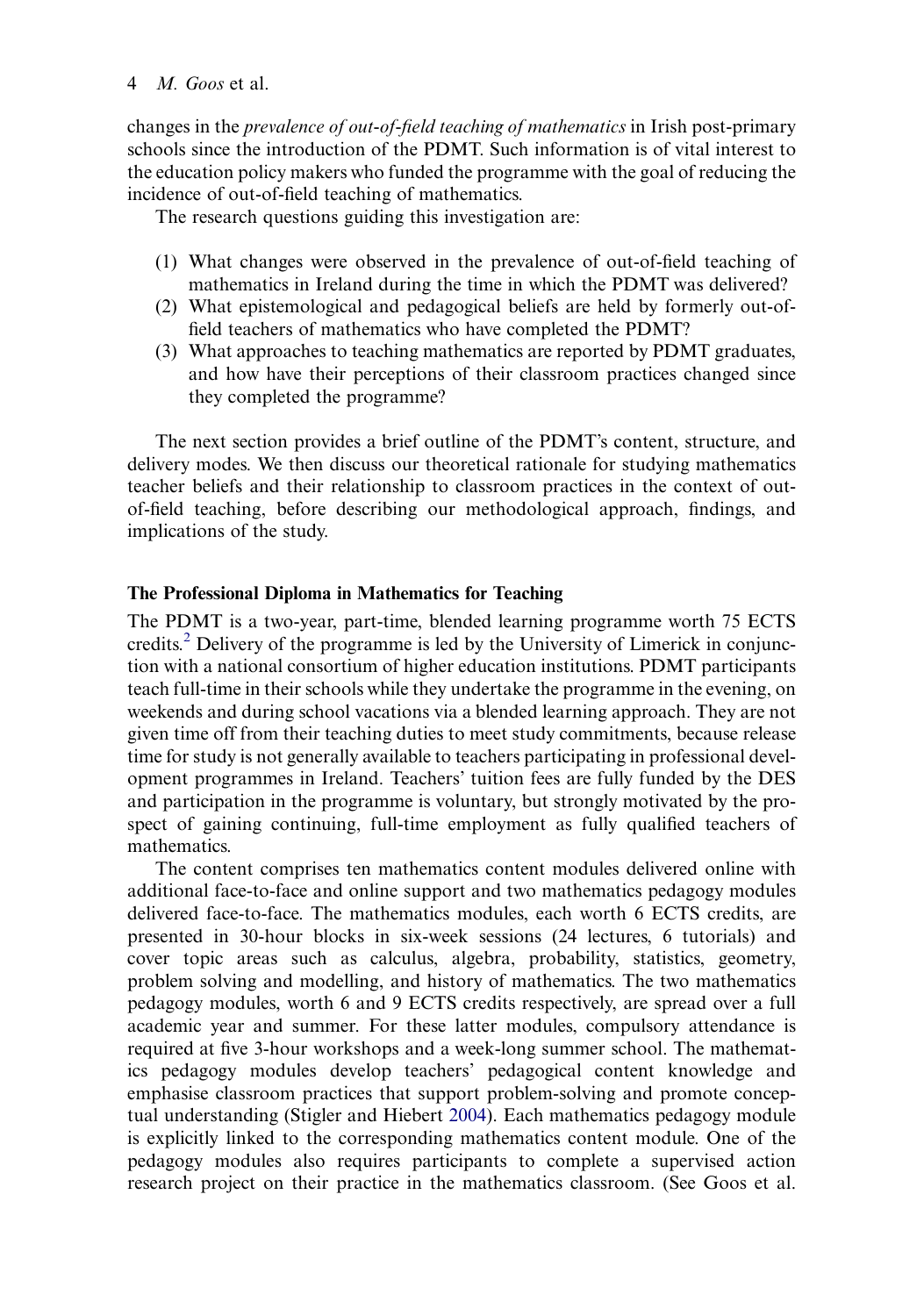[2020](#page-21-7) for an analysis of the design principles underpinning development and delivery of the PDMT).

#### Conceptualising teacher beliefs and their relationship with practices

<span id="page-6-9"></span><span id="page-6-6"></span><span id="page-6-5"></span><span id="page-6-4"></span>Teachers' beliefs have received considerable attention from researchers in recent decades (Zhang and Morselli [2016](#page-22-7)), particularly in light of the relationship between teachers' beliefs and their classroom practices (Beswick [2012\)](#page-20-0) and resultant impact on students' experience and learning (Kunter et al. [2013\)](#page-21-9). While no single definition of 'belief' exists, various researchers view beliefs as a cognitive construct, related to knowledge (e.g. Furinghetti and Pehkonen [2002\)](#page-21-10). Beliefs differ from knowledge, however, in that they incorporate affective and evaluative components, captured by Pajares ([1992,](#page-22-8) 316) as 'an individual's judgement of the truth or falsity of a proposition, a judgement that can only be inferred from a collective understanding of what human beings say, intend, and do'. Teachers' pedagogical beliefs 'develop during the many years teachers spend at school, first as students, then as student teachers and teachers, and over time and use, these beliefs then become robust' (De Vries, Van De Grift, and Jansen [2014](#page-21-11), 339).

<span id="page-6-2"></span><span id="page-6-0"></span>Beliefs about teaching and learning alone, however, do not fully capture the relationship between teacher beliefs and practices in the mathematics classroom. Beswick [\(2012](#page-20-0)) has highlighted the importance of teachers' epistemological beliefs about the nature of mathematics in considering the impact on their classroom praxis. Teachers' beliefs about mathematics have been categorised by Ernest ([1989\)](#page-21-12) as the Instrumentalist view (mathematics as an unrelated collection of rules and procedures to be followed), the Platonist view (mathematics as an established and unified body of knowledge), and the Problem-solving view (mathematics as a dynamic and creative process, socially and culturally constructed). In his study of out-of-field teachers of mathematics in Germany, Bosse ([2014\)](#page-21-13) found a prevalence of the Instrumentalist view of mathematics, with little or no evidence of the Problem-solving view.

<span id="page-6-8"></span><span id="page-6-7"></span><span id="page-6-3"></span><span id="page-6-1"></span>In an Australian study, Perry, Howard, and Tracey [\(1999](#page-22-9)) developed and validated a model for teachers' beliefs which incorporates beliefs about mathematics (epistemological beliefs), mathematics teaching and mathematics learning (pedagogical beliefs). From their factor analysis of survey responses made by head teachers of mathematics and classroom mathematics teachers, they identified two categories of beliefs they labelled as transmission and child-centredness. Transmission beliefs are consistent with a view of mathematics teaching and learning as the transfer of knowledge from teacher to learner and tends to adhere to Ernest's ([1989\)](#page-21-12) Instrumentalist and/or Platonist views of mathematics. Child-centred beliefs, on the other hand, reflect a view of learners as actively constructing their own knowledge of mathematics, facilitated by teachers and encompassing a more Problem-solving view of mathematics as described by Ernest. These two categories of beliefs appear in various other models of teachers' beliefs and are not unique to the study by Perry, Howard, and Tracey [\(1999](#page-22-9)); however, the authors make it clear that, unlike in some other perspectives, transmission and child-centredness are conceptualised as independent factors and not as opposite ends of a single belief spectrum. We chose to use their survey because their model allows for meaningful analysis of teachers' beliefs while taking into account the sometimes contradictory nature of those beliefs (Sosniak, Ethington, and Varelas [1991](#page-22-10)).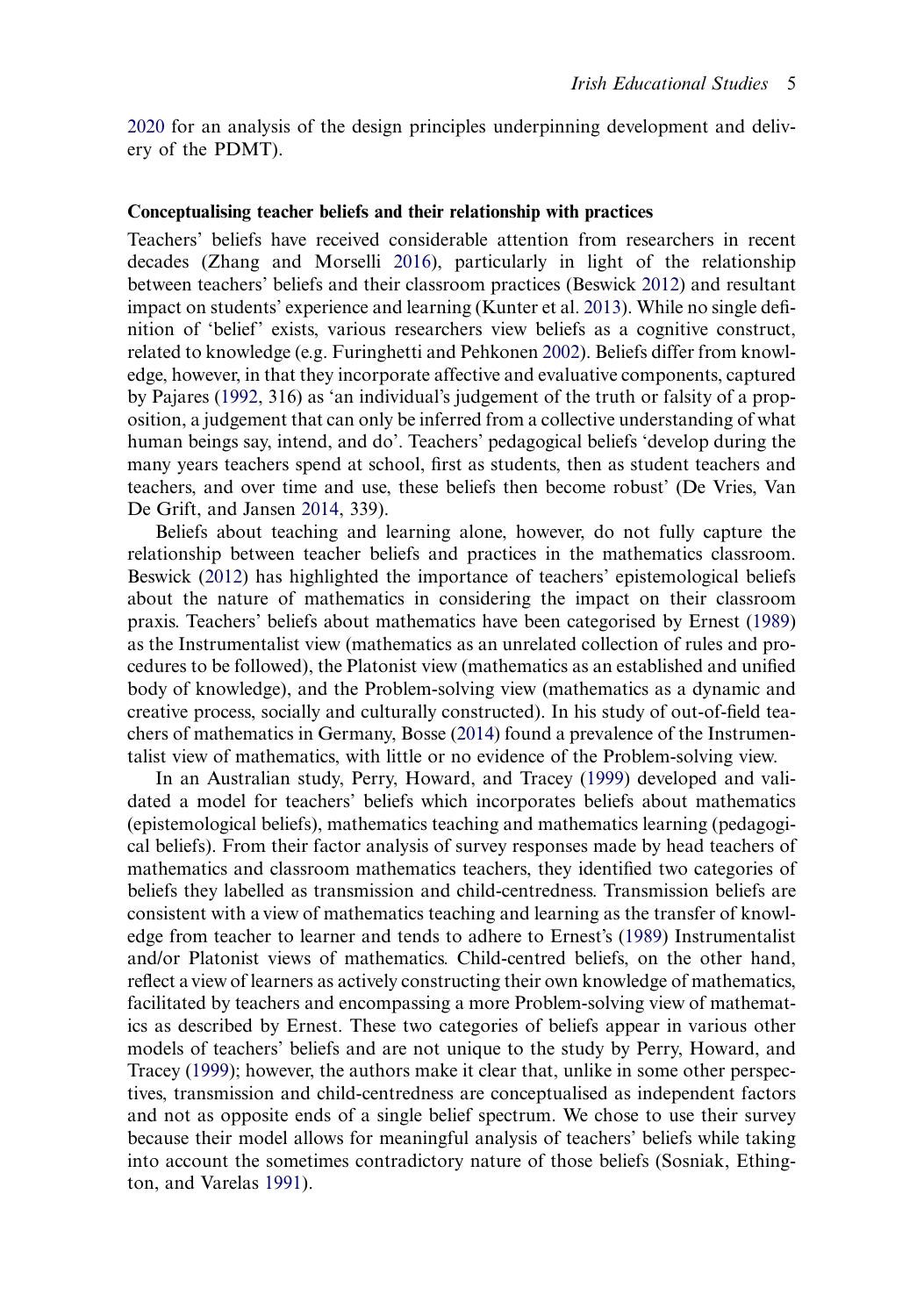<span id="page-7-1"></span><span id="page-7-0"></span>Teachers' beliefs are critical in shaping classroom practice (Speer [2005](#page-22-11)). This is not to deny that inconsistencies also occur, which might stem from the fact that beliefs are self-reported while practices can be observed (Zhang and Morselli [2016](#page-22-7)). Others have highlighted the importance of the teachers' contexts in determining which beliefs they enact in their practices (Beswick [2004](#page-20-1)), including the context of teaching mathematics out-of-field. In particular, Lane and Ní Ríordáin ([2020\)](#page-21-8) analysed the action research reports produced by PDMT participants and found evidence of teacher development in the form of a majority shift towards constructivist beliefs and practices. However, they also highlighted the complex interplay between the teachers' reflective self-study and their interpretation of constraints within their professional environment. Mathematics teachers' self-efficacy beliefs are also related to their classroom practice. O'Meara and Faulkner [\(2021](#page-22-5)) investigated changes in PDMT participants' self-efficacy beliefs and self-reported teaching practices after engaging with the programme's mathematics pedagogy modules. This study, which focused on only one cohort of PDMT participants, found substantial improvements in self-efficacy beliefs that were accompanied by changes in mathematics teaching approaches, moving away from teacher-led, procedural methods and towards student-centred methods that emphasise conceptual understanding.

An earlier study undertaken by Ní Ríordáin, Paolucci, and O'Dwyer ([2017\)](#page-22-4) examined the mathematical knowledge of out-of-field teachers on commencement of the PDMT, finding that participating teachers exhibited low levels of knowledge in relation to curriculum-aligned mathematical content and high levels of conceptual errors. The analysis also revealed that, despite demonstrating difficulties with the content of the curriculum, out-of-field teachers reported feeling somewhat to very confident in teaching mathematics upon enrolling in the PDMT. This suggests a culture in Irish schools that supports the belief that mathematics is a subject that can be taught well, even without advanced studies of mathematical content or mathematics-specific pedagogy. Each of these studies highlights the importance of attending to context when investigating teacher beliefs and the relationship between beliefs and classroom practices. In the present study, we examine teachers' beliefs and practices in the context of professional development that was designed to challenge preconceived notions about what teachers need to know in order to teach mathematics well.

#### Research design and methods

The findings reported in this paper come from three surveys (Survey 1, Survey 1R, and Survey 2) of post-primary mathematics teachers in Ireland, which form part of our larger research programme investigating the impact of the PDMT. Survey 1 was the baseline study of out-of-field teaching of mathematics in Ireland, conducted by Ní Ríordáin and Hannigan ([2009\)](#page-22-2). Survey 1R re-evaluated the prevalence of outof-field teaching of mathematics in 2018, several years after the PDMT was first offered in 2012. Survey 2, also conducted in 2018, was sent only to graduates of the PDMT and investigated their perceptions and experiences of teaching mathematics since completing the programme. Survey research on the impact of professional development is sometimes criticised for eliciting biased self-reports that over-estimate socially desirable beliefs and 'good' implementation of teaching practices. However, Desimone [\(2009](#page-21-6)) argues that common notions about the supposed strengths and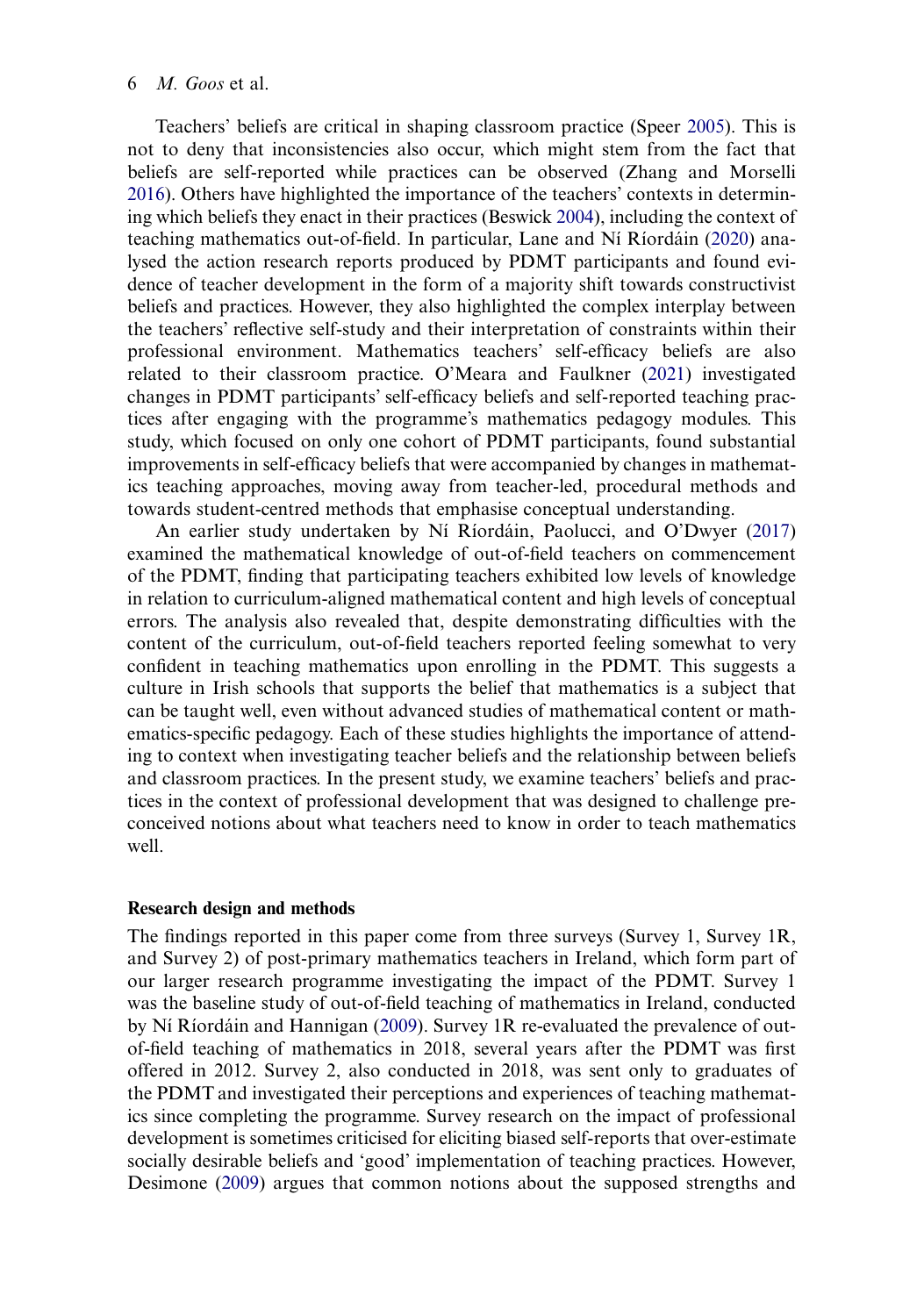weaknesses of surveys, compared to interviews and classroom observations, are unwarranted. She maintains that properly constructed surveys can provide valid and reliable data on teacher behaviour, especially when they include questions that elicit teacher beliefs so that responses can be interpreted in the context of those beliefs.

Survey responses were analysed using quantitative and qualitative methods. Descriptive statistics were calculated using SPSS (Statistical Package for the Social Sciences) to determine the proportions of teachers with various qualifications and teaching assignments, and the frequency of selected response options regarding beliefs and teaching practices. A qualitative content analysis was also conducted of open-ended responses to questions about teaching practices.

#### Surveys 1 and 1R

The aims of Surveys 1 (conducted in 2009) and 1R (conducted in 2018) were to determine the prevalence of out-of-field teaching of post-primary mathematics, not only in terms of teacher qualifications but also the deployment of out-of-field and fully qualified teachers of mathematics. Both surveys sought information on teachers' undergraduate and postgraduate qualifications, number of years of experience in teaching mathematics and other subject areas, and the year group(s) and level of mathematics (Higher, Ordinary, Foundation) being taught by the teacher. Full details of the design of Survey 1 (and hence Survey 1R, which is an identical instrument) are provided in the report by Ní Ríordáin and Hannigan [\(2009](#page-22-2)).

The sampling frame for Survey 1 was a list of all 731 post-primary schools operating in Ireland in 2008. The targeted sample size was 400 teachers of mathematics, giving a margin of error for the estimate of the percentage of unqualified teachers of mathematics of  $\pm 5\%$ , with a 95% confidence level. A stratified random sample of 60 schools was selected, and copies of the survey were mailed to the school principals for distribution to teachers of mathematics. Stamped addressed envelopes were also enclosed to facilitate return of completed surveys. Teachers from 51 schools (85% of the targeted sample) responded to Survey 1, with 324 questionnaires returned from teachers teaching mathematics in these schools.

A similar sampling and distribution method was used for Survey 1R. The sampling frame was a list of all 711 post-primary schools in Ireland in 2018. The targeted sample size was 700 teachers of mathematics, giving a margin of error for the estimate of the percentage of unqualified teachers of mathematics of  $\pm 5\%$ , with a 95% confidence level. A stratified random sample of 100 schools was selected. There were 114 teachers from 20 schools (20% of the targeted sample) who responded to Survey 1R.

<span id="page-8-0"></span>The very high response rate recorded for Survey 1 was unusual for social sciences research (Denscombe [2017\)](#page-21-14), where it is more common to achieve survey response rates in the range of 20-30% – as was the case for Survey 1R. The high response rate (and hence sample size) for the initial survey may reflect the significant levels of interest in mathematics curriculum reform at the time, and the fact that this was the first time out-of-field teachers of mathematics in Ireland had been recognised as a distinct group and invited to submit information about their backgrounds and pedagogical practices. We anticipated a lower response rate for Survey 1R, and hence the need for a larger targeted sample. Regardless of the difference in sample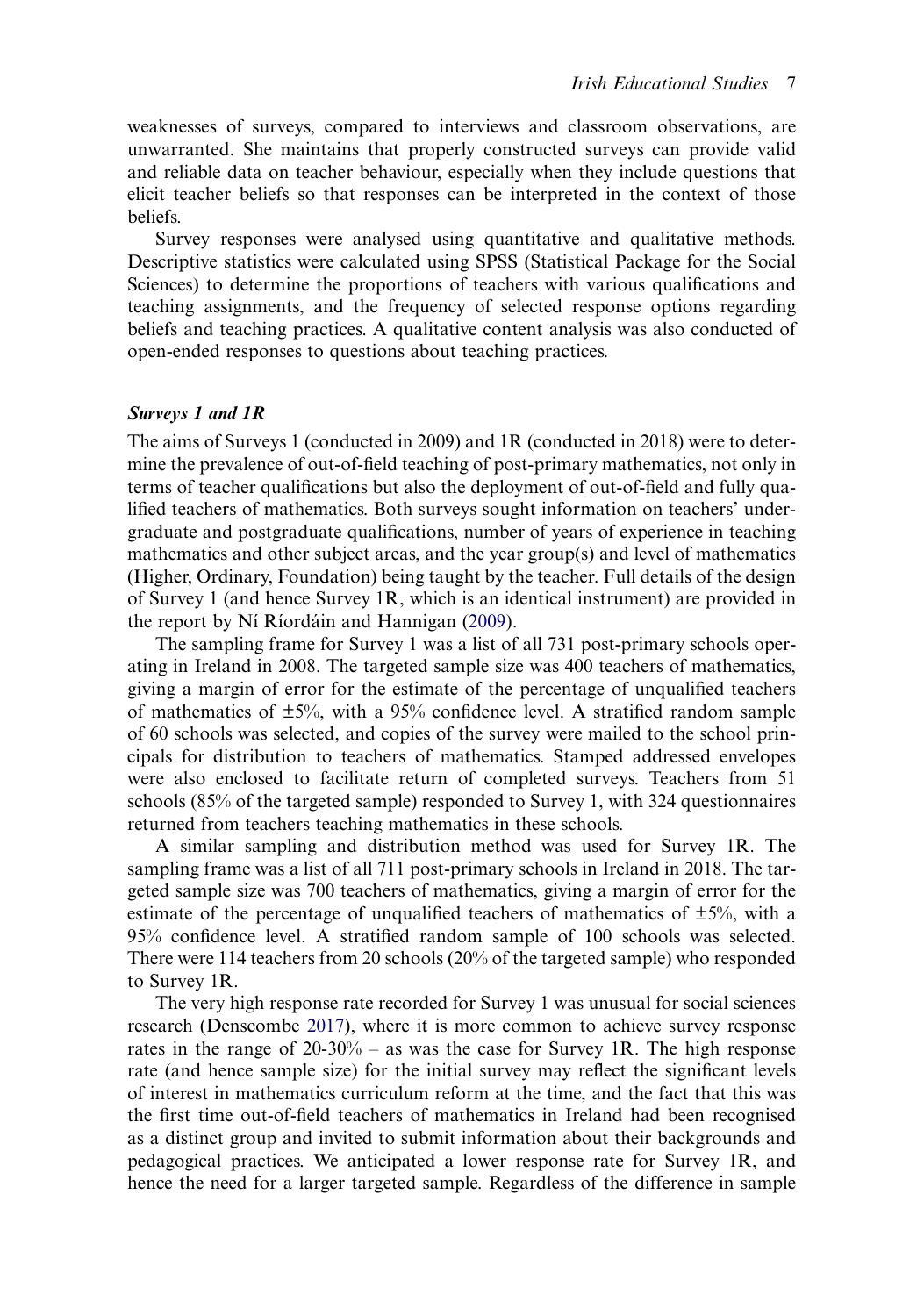sizes between Surveys 1 and 1R, the same probability sampling methods were used and yielded samples of suitable size for social science research. There were thus no adverse effects on the credibility of the survey findings.

# Survey 2

Survey 2 examined the perceptions and experiences of teachers of mathematics since graduating from the PDMT. As well as collecting information about graduates' personal and professional backgrounds, the survey explored perceptions of their preparedness for teaching mathematics, development of their identity as a teacher of mathematics, beliefs, classroom practices, and perceptions of the effectiveness of the PDMT programme.

The survey section investigating epistemological and pedagogical beliefs was taken from the study of Perry, Howard, and Tracey [\(1999](#page-22-9)) and consisted of 20 items examining teachers' beliefs about mathematics, mathematics learning, and mathematics teaching. Responses to each belief item were given on a six-point Likert scale: strongly disagree (SD), disagree (D), somewhat disagree (SWD), somewhat agree (SWA), agree (A) and strongly agree (SA). There were two reasons why this scale differed from that used by Perry et al., which had only three response options: disagree, undecided, agree. First, we wanted consistency with the response options offered for other items in our survey which also worked off a six-point scale, and second, a larger number of response options increases the reliability and validity of the scale (Lozano, García-Cueto, and Muñiz [2008](#page-21-15)). Each item was classified as representing either transmission (T) or child-centred (C) beliefs.

<span id="page-9-1"></span><span id="page-9-0"></span>Two sections of Survey 2 investigated teachers' perceptions of their classroom practices. The first used items from Question 14 in the Trends in International Mathematics and Science Study (TIMSS) Grade 8 Teacher Questionnaire Mathematics (International Association for the Evaluation of Educational Achievement [2014](#page-21-16)), asking respondents to indicate how often they used the listed strategies while teaching their mathematics class: every/almost every lesson, about half the lessons, some lessons, or never. In addition, the survey included two open-ended questions inviting teachers to describe their approach to mathematics teaching before and since completing the PDMT pedagogy workshops.

In November 2018, an invitation email was sent to the four graduated cohorts of the PDMT from 2014, 2015, 2016 and 2017, with two follow-up email remainders. Included in the email was a URL for the online survey, which was developed using SurveyMonkey. The survey was sent to the last known email addresses of 822 PDMT graduates; 26 of these invitations were undeliverable due to changes in email addresses, which means that the survey was successfully delivered to 796 graduates. A total of 224 responses to the online survey were received. However, 6 were excluded from the analysis due to the respondents not completing any question items. Accordingly, the sample for Survey 2 was 218 respondents (27% response rate).

# Research findings

# Changes in the prevalence of out-of-field teaching and deployment of teachers

[Figure 1](#page-10-0) displays the profile of mathematics teaching qualifications of respondents to Surveys 1 (2009) and 1R (2018). Respondents typically held a Bachelor of Science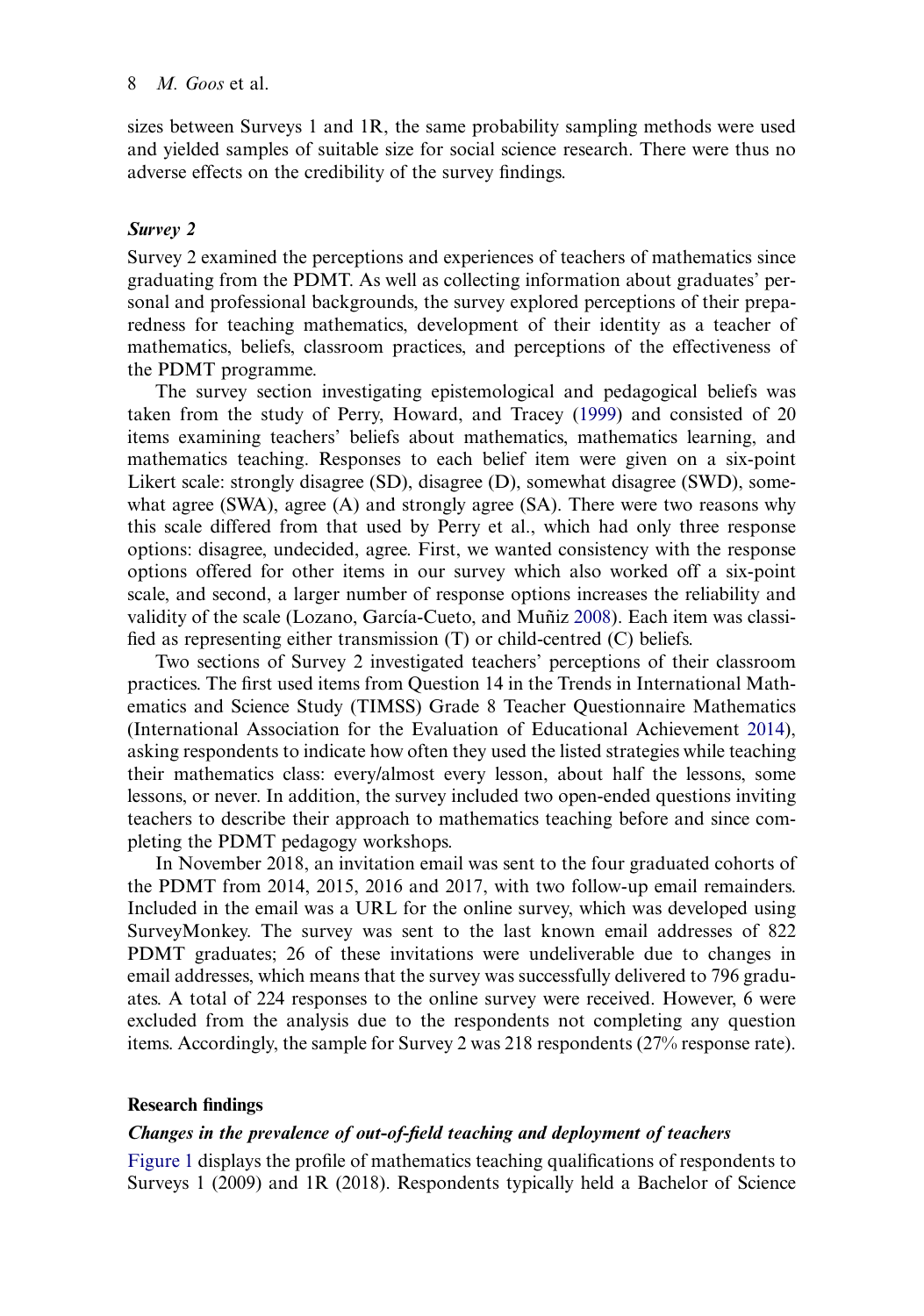<span id="page-10-0"></span>

 $12009 (n=324)$   $12018 (n=114)$ 

Figure 1. Teaching qualifications of respondents to Surveys 1 and 1R.

degree without a significant mathematics component together with a postgraduate teaching degree (35% of respondents in 2009; 54% in 2018). However, examples of other types of qualifications were also observed amongst out-of-field teachers of mathematics: such as a Bachelor of Commerce/Business degree and a postgraduate teaching degree (34% in 2009; 7% in 2018); a Bachelor of Arts degree and a postgraduate teaching degree (18% in 2018); and a concurrent Bachelor's degree in teaching subjects other than mathematics (27% in 2009). Overall, in 2009, 48% of respondents were teaching mathematics without adequate qualifications while by 2018 the proportion had fallen to 25% of respondents. As there were no known changes in the supply of fully qualified mathematics teacher graduates from initial teacher education degrees during this time, this finding is most likely explained by the upskilling effect of the PDMT on teachers who were formerly teaching mathematics out-of-field.

Tables 1–4 summarise information about the deployment of out-of-field and fully qualified teachers of mathematics from Surveys 1 and 1R. Shading is used to identify

|                      | Year Level Taught |          |       |        |       |       |
|----------------------|-------------------|----------|-------|--------|-------|-------|
| Mathematics teaching | First             | Second   | Third | Fourth | Fifth | Sixth |
| qualification?       | Year              | Year     | Year  | Year   | Year  | Year  |
| Yes $(n = 168)$      | 85                | 100      | 134   | 95     | 133   | 131   |
|                      | (51%)             | $(60\%)$ | (80%) | (57%)  | (79%) | (78%) |
| No $(n=156)$         | 81                | 94       | 79    | 18     | 45    | 38    |
|                      | (52%)             | $(60\%)$ | (51%) | (12%)  | (29%) | (24%) |

<span id="page-10-1"></span>Table 1. Distribution of Fully Qualified and Out-of-Field Teachers of Mathematics by Year Level Taught, Survey 1 (2009).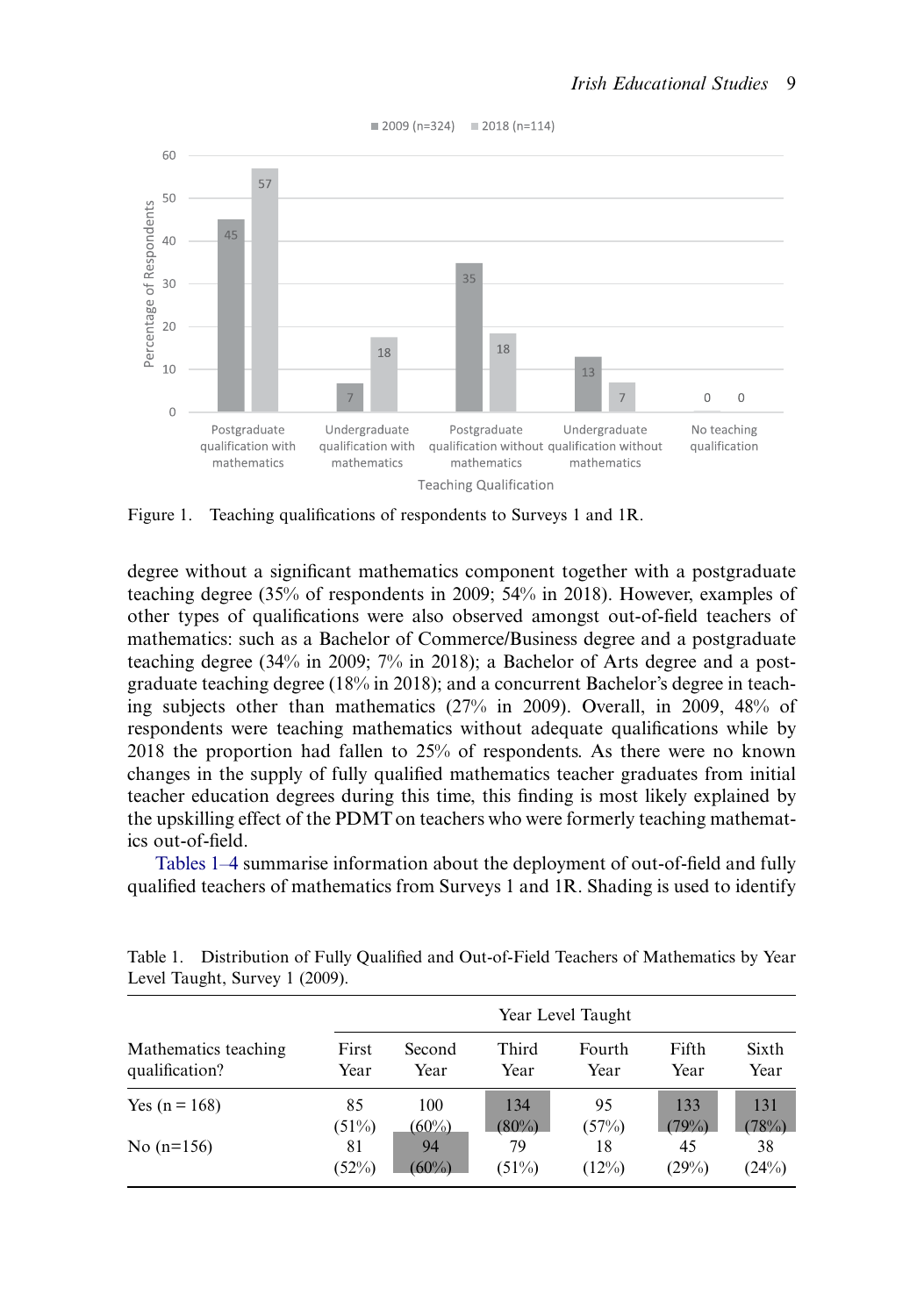|                      |             | Year Level Taught |                |        |             |                |  |
|----------------------|-------------|-------------------|----------------|--------|-------------|----------------|--|
| Mathematics teaching | First       | Second            | Third          | Fourth | Fifth       | Sixth          |  |
| qualification?       | Year        | Year              | Year           | Year   | Year        | Year           |  |
| Yes $(n = 85)$       | 48          | 47                | 57             | 36     | 50          | 55             |  |
|                      | (57%)       | $(55\%)$          | (67%)          | (42%)  | (59%)       | $(65\%)$       |  |
| No $(n=29)$          | 20<br>(69%) | 19<br>(66%)       | 16<br>$(55\%)$ | (17%)  | 18<br>(62%) | 16<br>$(55\%)$ |  |

<span id="page-11-0"></span>Table 2. Distribution of Fully Qualified and Out-of-Field Teachers of Mathematics by Year Level Taught, Survey 1R (2018).

<span id="page-11-1"></span>Table 3. Distribution of Fully Qualified and Out-of-Field Teachers of Mathematics by Year Level Taught, Higher Level Mathematics, Survey 1 (2009).

|                                     | Year Level Taught (Higher Level Mathematics) |                  |                     |                      |  |  |
|-------------------------------------|----------------------------------------------|------------------|---------------------|----------------------|--|--|
| Mathematics teaching qualification? | Second<br>Year                               | Third Year       | Fifth Year          | Sixth<br>Year        |  |  |
| Yes $(n = 168)$<br>No $(n=156)$     | 52 $(31\%)$<br>$7(4.5\%)$                    | 71(42%)<br>4(3%) | 75(45%)<br>$0(0\%)$ | 68 $(40\%)$<br>2(1%) |  |  |

majority responses. Note that, since it was possible for teachers to be assigned to classes across more than one year level, the sum total of frequencies in each table row is greater than the corresponding number shown in the first column. The percentages teaching each year level are calculated by dividing the number of teachers for that year level by the total number of teachers shown in the first column.

Responses to the 2009 survey revealed that out-of-field teachers were more likely than fully qualified teachers to be assigned to teach across year levels of the Junior and Senior Cycles in which there were no external examinations (first, second, and fifth years; see [Table 1](#page-10-1)). This general pattern had not changed a great deal in 2018 [\(Table 2\)](#page-11-0). In 2009, it was rare to find out-of-field teachers assigned to Higher Level mathematics classes ([Table 3](#page-11-1)). However, by 2018 this situation had changed

<span id="page-11-2"></span>Table 4. Distribution of Fully Qualified and Out-of-Field Teachers of Mathematics by Year Level Taught, Higher Level Mathematics, Survey 1R (2018).

|                                     | Year Level Taught (Higher Level Mathematics) |                      |                   |                   |  |  |
|-------------------------------------|----------------------------------------------|----------------------|-------------------|-------------------|--|--|
| Mathematics teaching qualification? | Second<br>Year                               | Third Year           | Fifth Year        | Sixth<br>Year     |  |  |
| Yes $(n = 85)$<br>No $(n=29)$       | 25(29%)<br>$9(31\%)$                         | $36(42\%)$<br>8(28%) | 27(32%)<br>6(21%) | 25(29%)<br>5(17%) |  |  |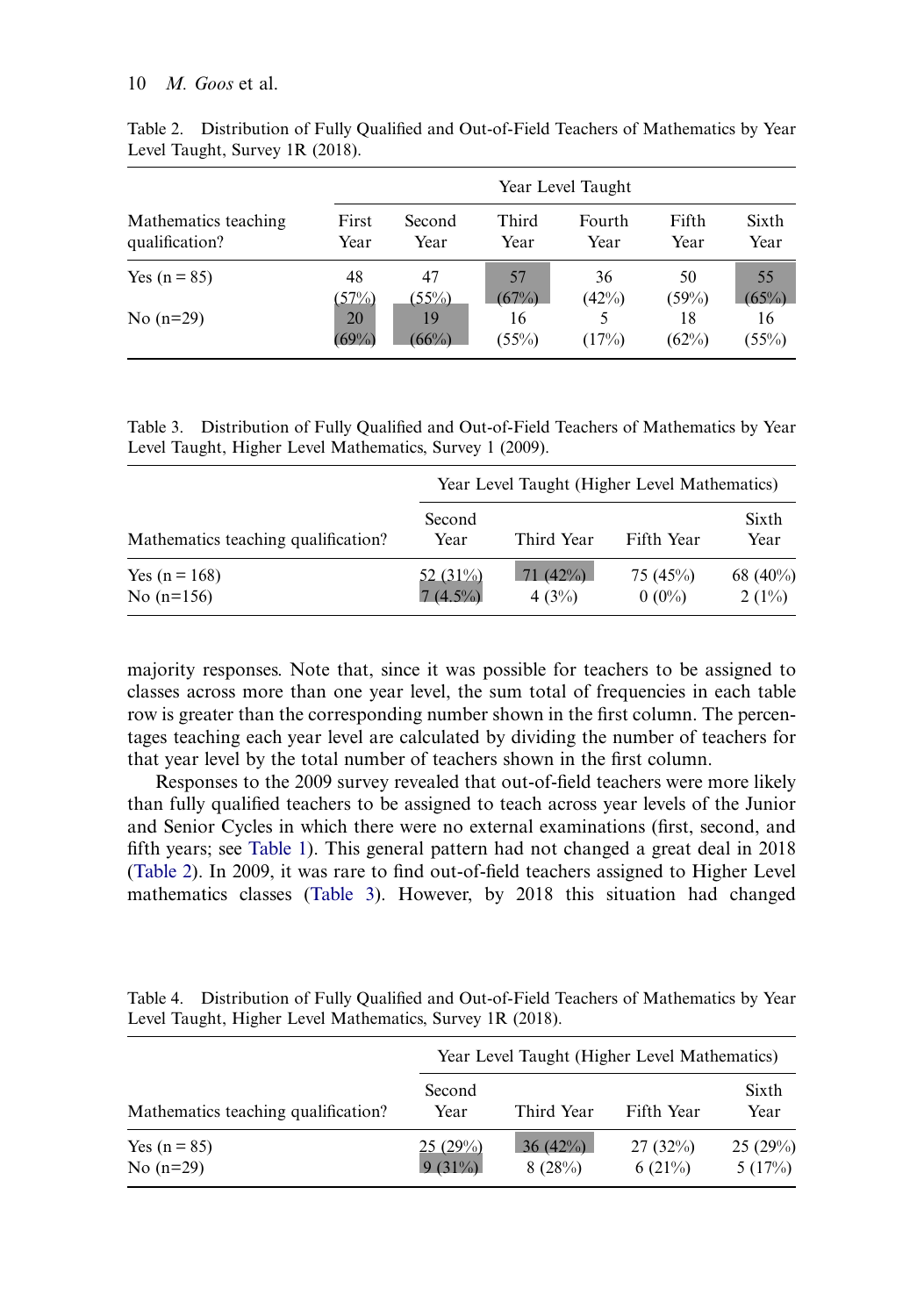somewhat (see [Table 4](#page-11-2)), with slightly less than one-third of the out-of-field respondents reporting that they were teaching a Higher Level mathematics class in Junior Cycle.

A different perspective on the deployment of teachers comes from Survey 2, which asked PDMT graduates to indicate the year groups and level of mathematics that they taught before and after completing the programme. While there was very little change in individual teachers' class assignment from first to fourth year classes, a 32% decrease was observed in the proportion of teachers assigned to Ordinary Level mathematics in fifth year (Senior Cycle) and a corresponding large (35%) increase in teaching Higher Level mathematics for this year group.

# Epistemological and pedagogical beliefs of PDMT graduates

[Table 5](#page-13-0) provides a summary of the PDMT graduates'responses to the 20 belief statements included in Survey 2. The response rate for each item ranged from 72-75%; that is, not every teacher answered each item in the online survey. Consistent with Perry, Howard, and Tracey [\(1999](#page-22-9)), the statements are grouped to identify beliefs about mathematics, beliefs about mathematics learning, and beliefs about mathematics teaching. Each item is labelled to indicate either a transmissive (T) or child-centred (C) belief (Perry, Howard, and Tracey [1999](#page-22-9)). Shading is used to identify majority responses favoured by at least half the respondents.

#### Beliefs about mathematics

Almost all PDMT graduates expressed at least some agreement that 'mathematics is a beautiful, creative, and useful human endeavour that is both a way of knowing and a way of thinking'. Similarly high levels of agreement were recorded with the statement that 'mathematics is the dynamic searching for order and pattern in the learner's environment', and there was clear disagreement that 'right answers are much more important in mathematics than the ways in which you get them'. Each of these response patterns aligns with the child-centred intent of the new post-primary mathematics curriculum and is similar to the findings reported in the study of Perry, Howard, and Tracey [\(1999](#page-22-9)). However, two-thirds of respondents agreed that 'mathematics is computation', suggesting a transmission orientation that was also observed to a somewhat lesser degree by these researchers.

#### Beliefs about mathematics learning

A very high proportion of respondents agreed with the following statements aligned with child-centred beliefs: 'mathematics learning is enhanced by activities which build upon and respect students' experiences', 'mathematics knowledge is the result of the learner interpreting and organising the information gained from experiences', and 'mathematics learning is enhanced by challenge within a supportive environment'. Respondents largely rejected the view that 'mathematics learning is being able to get the right answers quickly'. Yet there were equivocal views about the importance of memorisation, with 43% of teachers expressing some level of agreement – again mirroring the contradictory transmission response pattern found in the Perry, Howard, and Tracey [\(1999](#page-22-9)) study.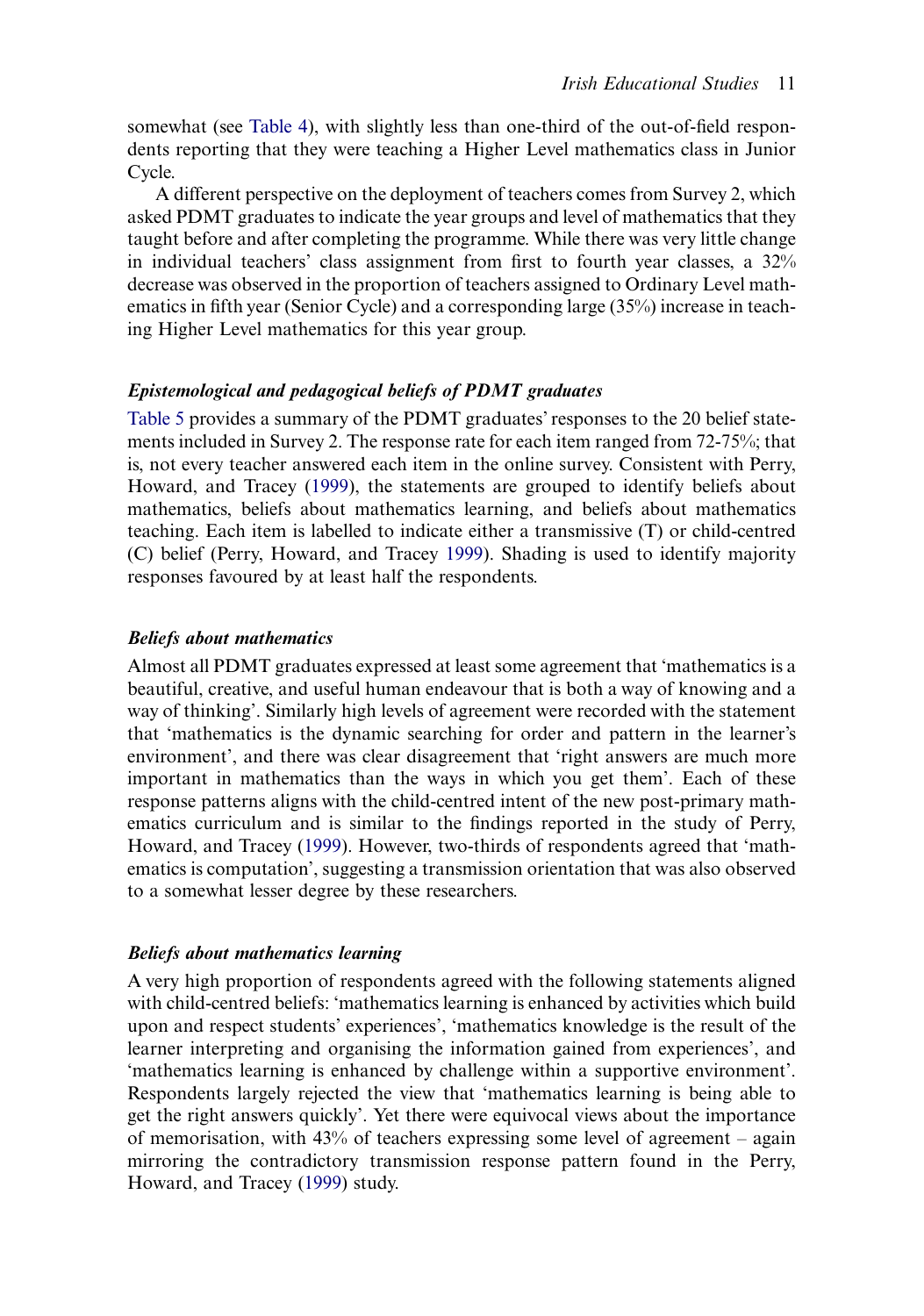| <b>Belief Statement</b>                                                                                                     |                |                | SD D SWD SWA A SA |    |                |                |  |
|-----------------------------------------------------------------------------------------------------------------------------|----------------|----------------|-------------------|----|----------------|----------------|--|
| Mathematics                                                                                                                 |                |                |                   |    |                |                |  |
| 1. Mathematics is computation $(T)$                                                                                         | 4              | 14             | 15                | 45 | 20             | 2              |  |
| 2. Mathematics problems given to students should be quickly<br>solvable in a few steps (T)                                  | 10             | 29             | 29                | 21 | 9              | $\overline{c}$ |  |
| 3. Mathematics is the dynamic searching for order and pattern in<br>the learner's environment $(C)$                         | $\overline{2}$ | 5              | 8                 | 48 | 30             | 7              |  |
| 4. Mathematics is no more sequential a subject than any other $(C)$                                                         | 11             | 31             | 27                | 19 | 11             | 1              |  |
| 5. Mathematics is a beautiful, creative and useful human                                                                    | $\theta$       | $\mathfrak{D}$ | $\overline{2}$    | 26 | 49             | 21             |  |
| endeavour that is both a way of knowing and a way of thinking<br>(C)                                                        |                |                |                   |    |                |                |  |
| 6. Right answers are much more important in mathematics than                                                                |                | 50 35          | 10                | 3  | $\overline{2}$ | $\theta$       |  |
| the ways in which you get them (T)                                                                                          |                |                |                   |    |                |                |  |
| Mathematics Learning                                                                                                        |                |                |                   |    |                |                |  |
| 7. Mathematics knowledge is the result of the learner interpreting                                                          | 1              | 1              | $\overline{2}$    | 31 | 53             | 12             |  |
| and organising the information gained from experiences (C)                                                                  |                |                |                   |    |                |                |  |
| 8. Students are rational decision makers capable of determining                                                             | 1              | 11             | 22                | 38 | 24             | 4              |  |
| for themselves what is right and wrong (C)                                                                                  |                |                |                   |    |                |                |  |
| 9. Mathematics learning is being able to get the right answers                                                              | 30             | 39             | 22                | 6  | 3              | $\theta$       |  |
| quickly (T)                                                                                                                 | 1              | $\mathfrak{D}$ | 6                 | 28 | 47             | 16             |  |
| 10. Periods of uncertainty, conflict, confusion, surprise are a<br>significant part of the mathematics learning process (C) |                |                |                   |    |                |                |  |
| 11. Young students are capable of much higher levels of                                                                     | 6              | 12             | 17                | 36 | 26             | 3              |  |
| mathematical thought than has been suggested traditionally (C)                                                              |                |                |                   |    |                |                |  |
| 12. Being able to memorise facts is critical in mathematics learning                                                        | 4              | 19             | 20                | 35 | 18             | 4              |  |
| (T)                                                                                                                         |                |                |                   |    |                |                |  |
| 13. Mathematics learning is enhanced by activities which build                                                              | 0              | $\mathbf{1}$   | 3                 | 21 | 55             | 20             |  |
| upon and respect students' experiences (C)                                                                                  |                |                |                   |    |                |                |  |
| 14. Mathematics learning is enhanced by challenge within a                                                                  | $\overline{c}$ | $\overline{2}$ | $\mathfrak{D}$    | 20 | 50             | 24             |  |
| supportive environment (C)                                                                                                  |                |                |                   |    |                |                |  |
| Mathematics Teaching                                                                                                        |                |                |                   |    |                |                |  |
| 15. Teachers should provide instructional activities which result in                                                        | -1             | 3              | 6                 | 29 | 47             | 14             |  |
| problematic situations for learners (C)                                                                                     |                |                |                   |    |                |                |  |
| 16. Teachers or the textbook – not the student – are the authorities $20$                                                   |                | 37             | 18                | 19 | 5              | 1              |  |
| for what is right or wrong $(T)$                                                                                            |                |                |                   |    |                |                |  |
| 17. The role of the mathematics teacher is to transmit                                                                      | 1              | 6              | 10                | 33 | 40             | 10             |  |
| mathematical knowledge and to verify that learners have                                                                     |                |                |                   |    |                |                |  |
| received this knowledge (T)                                                                                                 |                |                |                   |    |                |                |  |
| 18. Teachers should recognise that what seem like errors and                                                                | $\overline{2}$ | $\overline{c}$ | 7                 | 33 | 44             | 12             |  |
| confusions from an adult point of view are students' expressions<br>of their current understanding (C)                      |                |                |                   |    |                |                |  |
| 19. Teachers should negotiate social norms with the students in                                                             | 1              | 4              | 7                 | 32 | 47             | 9              |  |
| order to develop a cooperative learning environment in which                                                                |                |                |                   |    |                |                |  |
| students can construct their knowledge (C)                                                                                  |                |                |                   |    |                |                |  |
| 20. It is unnecessary, even damaging, for teachers to tell students if 32 36                                                |                |                | 15                | 11 | 5              | 1              |  |
| their answers are correct or incorrect (C)                                                                                  |                |                |                   |    |                |                |  |

<span id="page-13-0"></span>Table 5. Percentage Distribution of PDMT Graduates' Responses to Belief Statements.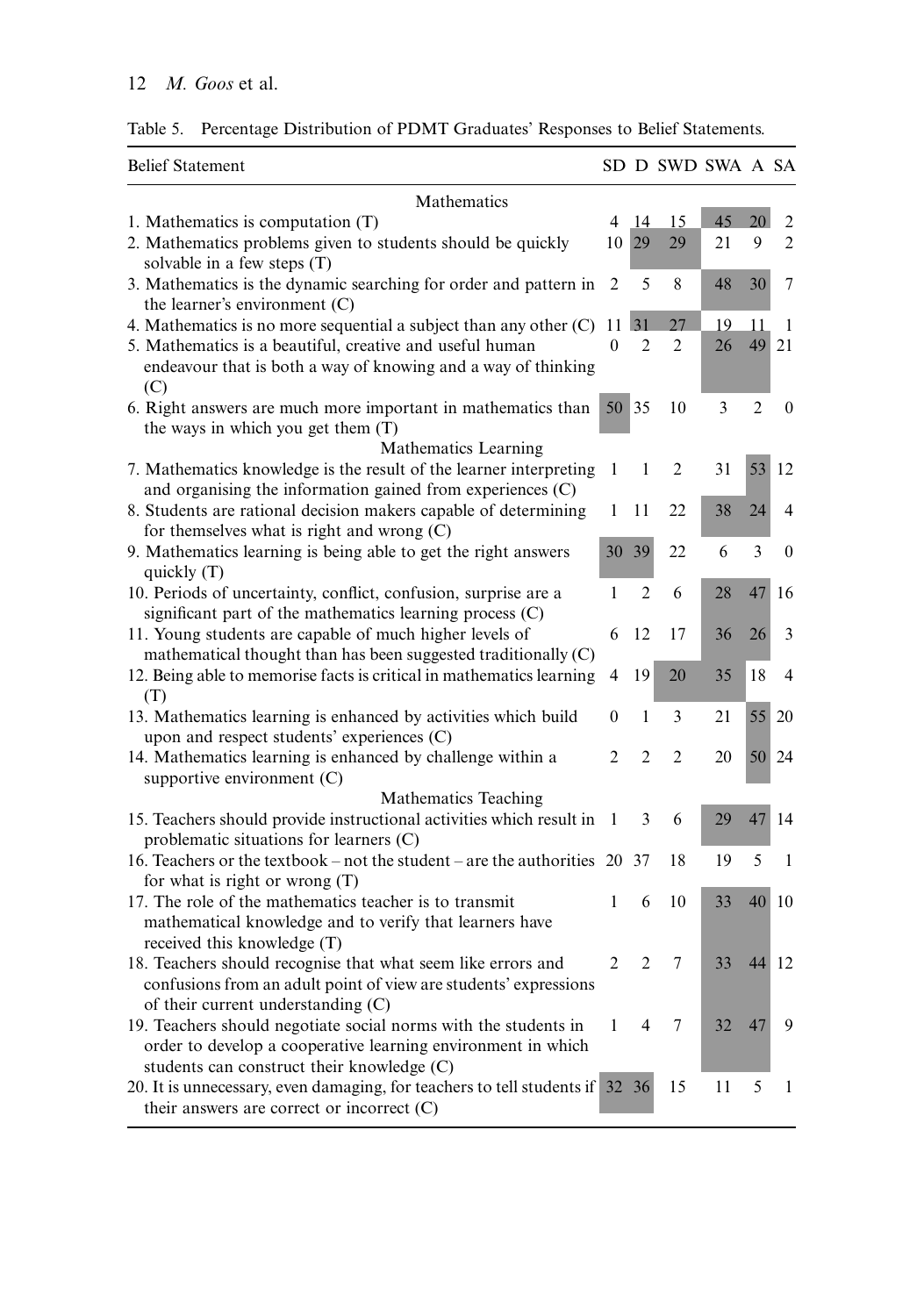# Beliefs about mathematics teaching

A large majority of PDMT graduates agreed that teachers should 'provide instructional activities which result in problematic situations for learners', 'recognise that what seem like errors and confusions from an adult point of view are students' expressions of their current understanding', and 'negotiate social norms with the students in order to develop a cooperative learning environment in which students can construct their knowledge', and disagreed that the teacher or textbook are the authorities for what is right or wrong. On the other hand, there was equally strong agreement that the role of the teacher is to 'transmit mathematical knowledge and to verify that learners have received this knowledge': 83% of PDMT graduates expressed agreement with this transmission-oriented practice compared with 48% of mathematics head teachers and 61% of mathematics classroom teachers in the Perry, Howard, and Tracey ([1999\)](#page-22-9) study.

#### Teaching practices of PDMT graduates

[Table 6](#page-14-0) shows Survey 2 responses to an item taken from the TIMSS Grade 8 Teacher Questionnaire. Shading is again used to identify majority responses favoured by at least half the respondents. The response rate for this item was 57% (124 responses). Although both the PDMT and TIMSS surveys were designed to be administered to teachers, the latter results are reported at the student level, for example, by saying that  $25\%$  of *students* were taught by teachers who did X'. Also, in the TIMSS survey we do not know what proportion of respondents were teaching mathematics out of field. In contrast, for Survey 2 the responses are reported at the teacher level, and all participants were formerly out-of-field. Despite these differences, some comparisons may be drawn between the two samples. We do so by examining the proportions of teachers who regularly reported engaging in a particular classroom practice, that is, in at least half of lessons (as reported in the TIMSS Grade 8 Teacher Questionnaire).

| Classroom Practice                                                                                  | Every/ almost<br>every lesson | About half<br>of lessons | Some<br>lessons | Never          |
|-----------------------------------------------------------------------------------------------------|-------------------------------|--------------------------|-----------------|----------------|
| Relate the lesson to students' daily lives                                                          | 40                            | 27                       | 32              | $\mathfrak{D}$ |
| Ask students to explain their answers                                                               | 58                            | 25                       | 16              | $<$ 1          |
| Ask students to complete challenging<br>exercises that require them to go beyond<br>the instruction | 20                            | 33                       | 40              |                |
| Encourage classroom discussion among<br>students                                                    | 36                            | 32                       | 30              | 3              |
| Link new content to students' prior<br>knowledge                                                    | 80                            | 13                       | 7               | 0              |
| Ask students to decide their own problem<br>solving procedures                                      | 23                            | 29                       | 45              | 3              |
| Encourage students to express their ideas<br>in class                                               | 59                            | 23                       | 17              | 2              |

<span id="page-14-0"></span>Table 6 Percentage Distribution of PDMT Graduates Who Engage in Various Classroom Practices.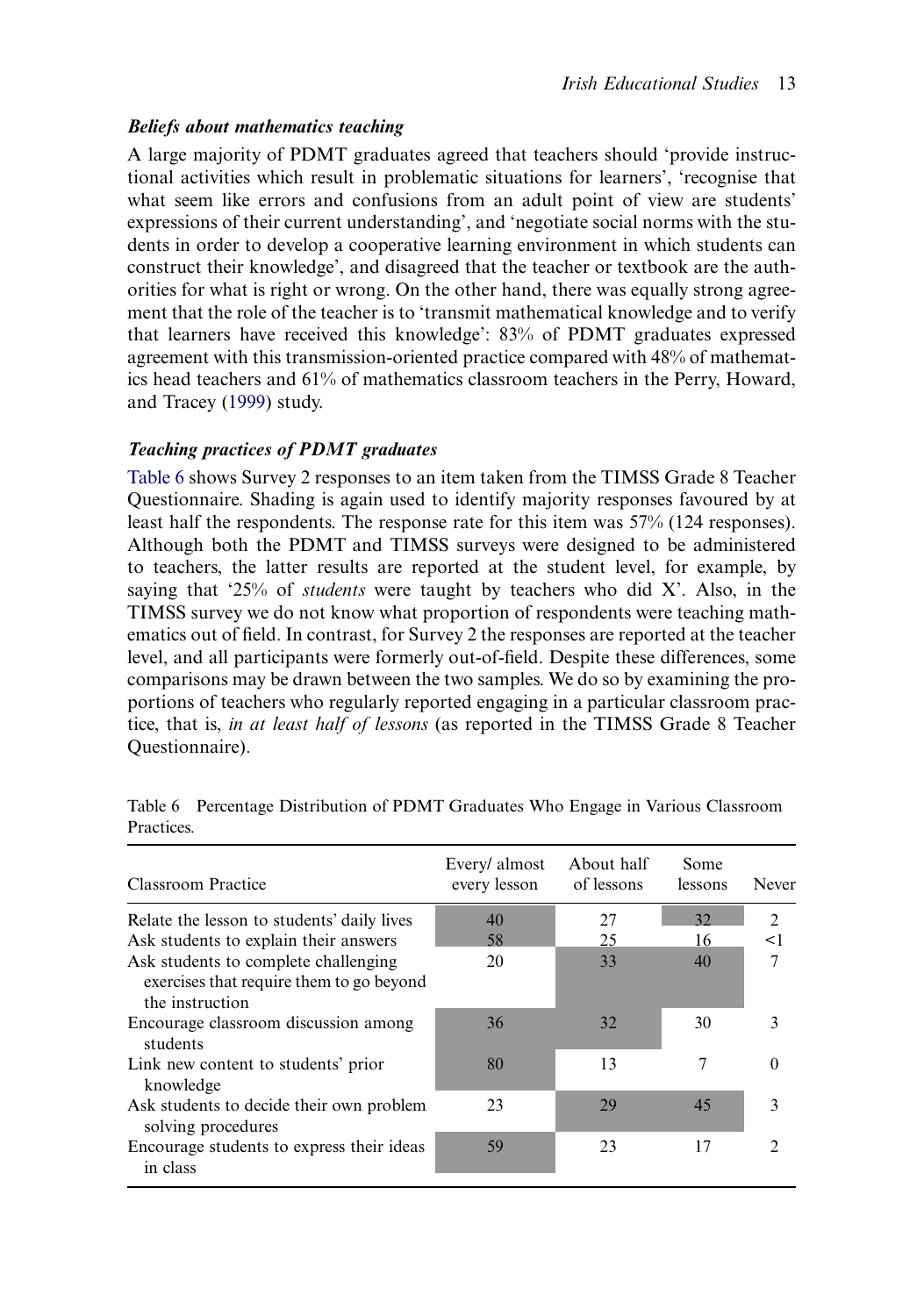<span id="page-15-1"></span>For PDMT graduates, linking new content to students' prior knowledge was the most common teaching practice, reportedly engaged in by 93% of teachers. Asking students to explain their answers and encouraging students to express their ideas in class were also common (reported respectively by 83% and 82% of teachers). These teachers (52%) were least likely to ask students to decide their own problemsolving procedures. All of these results were similar to the response patterns reported by Irish teachers of second year post-primary mathematics classes in TIMSS 2015 (Clerkin, Perkins, and Chubb [2018\)](#page-21-17). However, there are two interesting differences between the responses of these two groups of teachers. Two-thirds (67%) of PDMT graduates reported regularly encouraging classroom discussion between students, whereas in the TIMSS sample only a little over half (55%) of Irish students were taught by teachers who did this. On the other hand, only 53% of PDMT graduates regularly asked their students to complete challenging exercises that went beyond their direct instruction, compared with the TIMSS sample in which 61% of Irish students indicated that their teachers did so. These findings might suggest that PDMT graduates found it easier to endorse and implement discussion-based teaching strategies than approaches that might have pushed students beyond the boundaries of the teachers' own content knowledge.

[Table 7](#page-15-0) provides a summary of PDMT graduates' responses to two open-ended questions asking them to describe their approaches to teaching mathematics before and after completing the PDMT pedagogy workshops, respectively. The response rate was 47% for the first question (102 responses) and 48% for the second question (104 responses). We classified responses as indicating practices aligned with either transmission or child-centred beliefs (aligned with the beliefs survey of Perry, Howard, and Tracey [1999](#page-22-9)), a mixture of these beliefs, no change, or other.

Typical transmission approaches reported by teachers referred to 'chalk and talk', 'board work', 'follow the book', and 'learning steps in a procedure', as some of the following sample responses illustrate:

Less confidence in my teaching of maths led to more "chalk and talk" rather than more purposeful/engagement including practical activities (before PDMT)

More traditional than now! I would have used the textbook much more and done less interactive, discovery learning tasks (before PDMT)

Explain how to do the sum. Get students to do examples (before PDMT)

Drill and repeat (after PDMT)

| Teaching Approach | Before PDMT | After PDMT |  |  |
|-------------------|-------------|------------|--|--|
| Transmission      | 56          |            |  |  |
| Child-centred     | 23          | 51         |  |  |
| Mixed             | 9           | 11         |  |  |
| No change         | g           | 26         |  |  |
| Other             |             | 7          |  |  |

<span id="page-15-0"></span>Table 7. Percentage Distribution of PDMT Graduates' Descriptions of Mathematics Teaching Approaches Before and After Completing Pedagogy Workshops.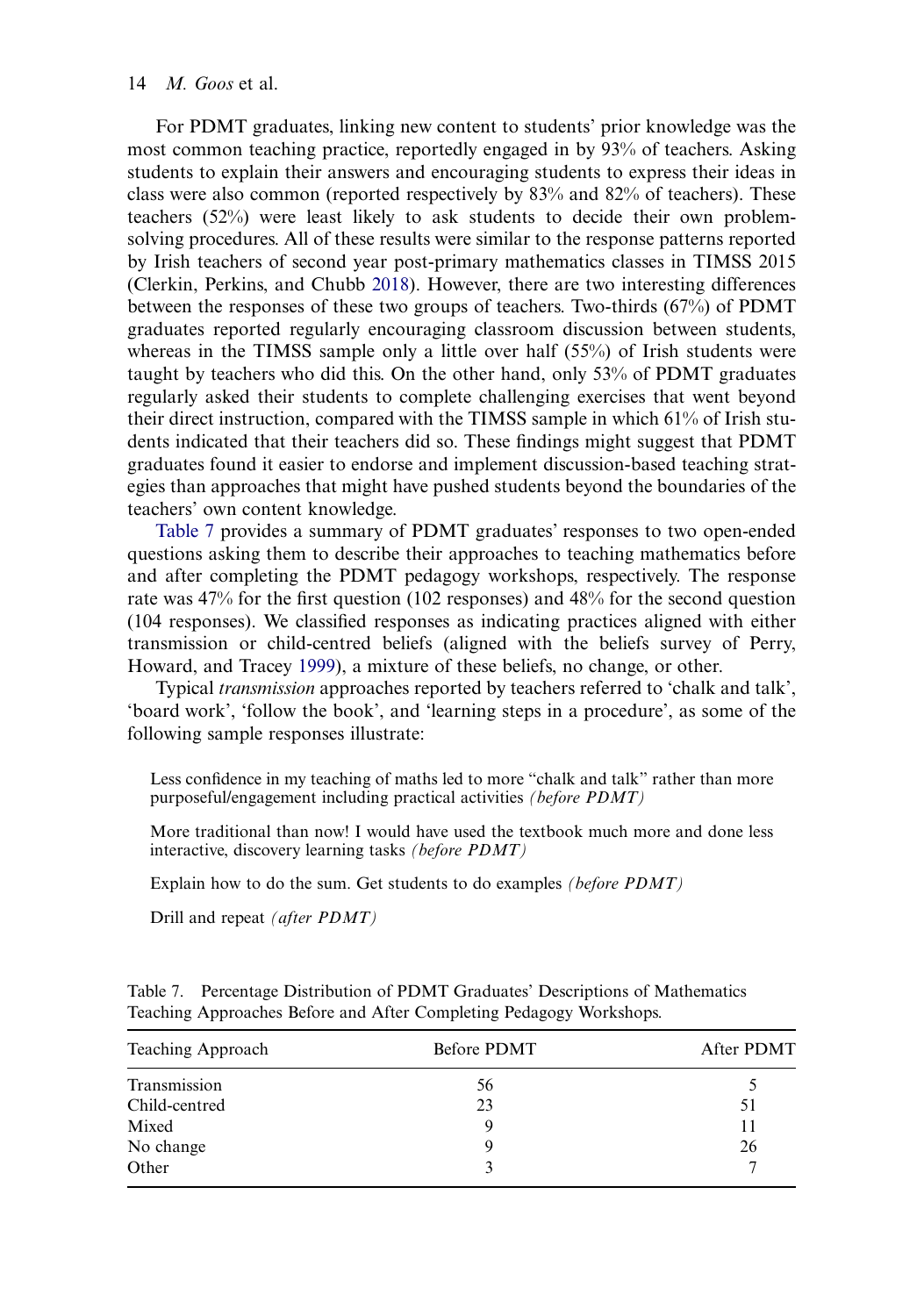Responses categorised as child-centred referred to approaches that teachers described as 'problem-solving', 'teaching for understanding', 'group work', 'concrete examples', and 'investigation':

Group work, activities involving movement around the room, problems with multiple solutions, pair work (before PDMT)

I'm a lot more confident in my ability to stand aside and let the answer evolve from the group. Group learning has been successful for me (after PDMT)

A lot more pupil centred. For example, I have begun to hand the problems over to the students a lot more and give them a chance to discuss/solve and also a lot more group work. I think this is mainly down to my confidence in the subject following the course (after PDMT)

Mixed responses reported some combination of these approaches, for example:

A mix of teacher and pupil centred, leaning more towards teacher demonstration and instruction (before PDMT)

Chalk and talk but with active learning strategies also implemented (after PDMT)

Some of the *no change – after PDMT* responses explicitly indicated that no new teaching approaches were learned in the PDMT pedagogy workshops:

My approach was not overly influenced by the PDMT workshops I'm afraid *(after* PDMT)

The PDMT helped with my maths base, it did not influence my pedagogy to any great degree (after PDMT)

[Table 7](#page-15-0) shows teachers who responded to these questions reporting a substantial decrease in transmission-oriented mathematics teaching practices (from 56% to 5% of respondents) after completing the PDMT pedagogy workshops, and a corresponding increase in child-centred approaches (from 23% to 51% of respondents). It was interesting that 9% of teachers responded 'no change' to the question asking about their approaches to mathematics teaching before completing the PDMT. This question does not invite teachers to think about how their practices have changed, and so we have no way of knowing what they meant by this response. On the other hand, a further 26% of teachers responded 'no change' to the question asking about their approaches to mathematics teaching after completing the PDMT. Here, a 'no change' response can be interpreted as meaning that these teachers were teaching in the same way before and after completing the PDMT. Yet we cannot unambiguously interpret the meaning of 'no change': for example, it could mean that some teachers had not changed their transmission-oriented approaches and others had not changed their child-centred approaches. Nevertheless, even if all who reported no change in their teaching approach after completing the PDMT were in fact maintaining transmissive practices, this would still indicate a clear shift towards the problem-solving orientation promoted by the new mathematics curriculum.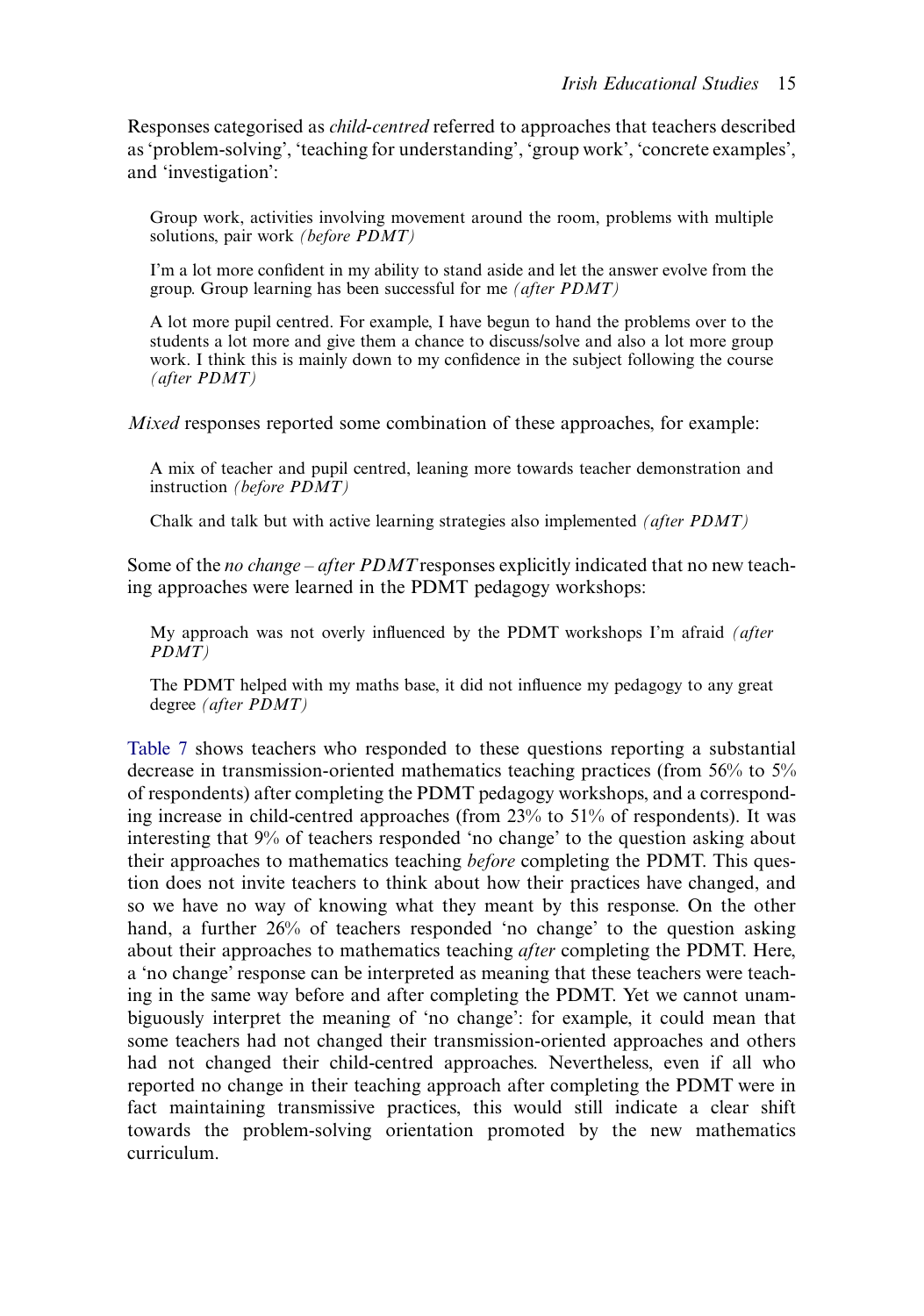#### **Discussion**

<span id="page-17-1"></span>Learning to teach is considered to be a lifelong journey that begins with initial teacher education and continues through the process of formal professional development (Teaching Council [2016\)](#page-22-12). Out-of-field teaching presents substantial challenges for teacher professional development because out-of-field teachers need to learn new content and new ways of teaching. Ireland's PDMT is significant because it was a large-scale, university-accredited professional development programme aligned with a government policy objective of reducing the prevalence of out-of-field teaching of mathematics. Recent reviews of the international literature on out-of-field teaching have found no other cases of such a sustained, national professional development programme (Faulkner et al. [2019\)](#page-21-3). The main purpose of this paper was to examine evidence of the impact of the programme on teachers' pedagogical and epistemological beliefs and their approaches to teaching mathematics. To provide a context for understanding the significance of the programme, we also measured changes in the prevalence of out-of-field teaching of mathematics over the time in which it was delivered.

Findings show a substantial decrease in the prevalence of out-of-field teaching of mathematics in Irish post-primary schools since the introduction of the PDMT. This is not a surprising result since this was a remit of the PDMT. However, there are several reasons why this result is significant. First, we have tackled the internationally documented challenges of measuring out-of-field teaching (Ingersoll [2019\)](#page-21-4) by applying a consistent survey methodology and definition of 'out-of-field'. Second, the results provide trustworthy data to the government Department that funded the PDMT and no doubt seeks to justify its substantial investment in teacher upskilling. Third, the survey showed that a sizable proportion of the mathematics teaching workforce – estimated at 25% – still lacks adequate qualifications to teach mathematics, thus providing an evidence base to argue for continued funding. Our analysis also revealed little change over time in the pattern of deployment of teachers of mathematics, with out-of-field teachers most commonly assigned to teach Ordinary Level mathematics to students in nonexamination years. While school principals might argue that their fully qualified teachers should be reserved for examination preparation of Higher Level mathematics classes, this practice gives insufficient priority to developing younger students' interest, procedural fluency and conceptual understanding of mathematics. Research on effective mathematics teaching highlights the complexities and importance of teachers' mathematical and pedagogical content knowledge in order to teach the content, modify it and adapt it to the needs of its learners (Darling-Hammond and Hudson [1990](#page-21-18)). This task is no less complex when teaching younger students or those taking lower level mathematics, and so to assign less qualified teachers to such groups undermines the mathematics teaching profession (Darling-Hammond and Hudson [1990](#page-21-18)). A positive outcome of the PDMT, however, is evidence of graduates being deployed to teach Higher Level mathematics in the Senior Cycle years, demonstrating evidence of value placed by principals on graduates of the programme.

<span id="page-17-0"></span>Although the PDMT was designed with the primary goal of developing out-offield teachers' knowledge of mathematics content and pedagogy, attention is also given to enhancing teachers' beliefs and classroom practices, emphasising problemsolving and conceptual understanding (Stigler and Hiebert [2004](#page-22-6)). Graduates of the PDMT report beliefs about mathematics, mathematics teaching, and mathematics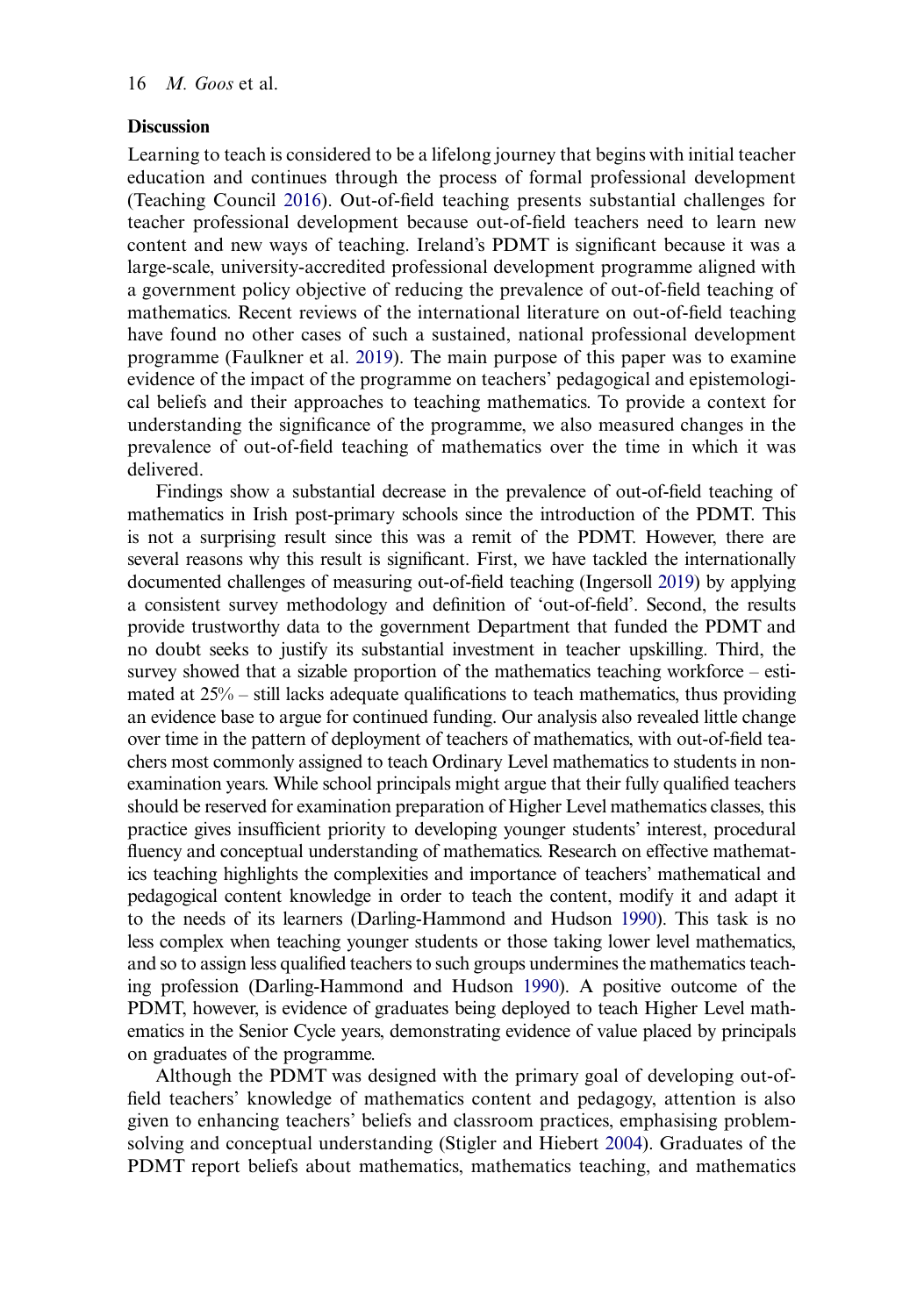learning that could be described as largely child-centred. It is not possible to make any claims about changes in their reported beliefs. However, we can make some international comparisons with reported teacher beliefs to provide a context for interpreting our findings. In Germany, for example, Bosse ([2014\)](#page-21-13) found little evidence of outof-field teachers of mathematics holding problem-solving beliefs. On the other hand, our findings mirror the largely child-centred beliefs of Australian secondary school mathematics teachers in the study conducted by Perry, Howard, and Tracey [\(1999](#page-22-9)), even though some teachers may have responded to the set of beliefs statements in contradictory ways. Nevertheless, it is also important to remember some teachers came into the PDMT with misplaced feelings of confidence in their ability to teach most of what is in the curriculum (Ní Ríordáin, Paolucci, and O'Dwyer [2017\)](#page-22-4), signaling the need for a broader cultural change around dispositions toward what it takes to be able to teach mathematics.

The second finding from the survey of PDMT graduates suggests that they perceived a substantial change in their mathematics teaching practices, shifting from transmission towards more child-centred approaches. They also reported a profile of teaching practices emphasising links to students' prior knowledge and encouraging student explanation and discussion, similar to the results for the Irish sample of postprimary mathematics teachers who participated in TIMSS 2015. While we cannot be sure about the composition of the TIMSS sample, these findings collectively suggest that PDMT graduates are aware of and endorse student-centred teaching approaches and recognise changes in their own classroom practice.

Although we cast our findings in a largely positive light, we acknowledge that caution is needed in interpreting evidence of teacher change resulting from their participation in a professional development programme. Desimone ([2009\)](#page-21-6) notes that survey research has been criticised for 'eliciting biased, socially desirable responses that overreport 'good' implementation and underreport 'bad' implementation' (188). However, she additionally points out that social desirability bias can occur in any form of data collection, whether this involves surveys, interviews, or observation of classroom practice.

There are three ways in which we might evaluate the validity of our findings, reported in this paper, regarding the impact of the PDMT. First, to partially counter the possibility that teachers may have overreported the effects of participation in the programme, we followed Desimone's [\(2009](#page-21-6)) recommendation to interpret teachers' self-reports of behavioural change in the context of the epistemological and pedagogical beliefs elicited via other survey items. Second, our claims are supported by previous studies, conducted by Lane and Ní Ríordáin [\(2020](#page-21-8)) and O'Meara and Faulkner [\(2021](#page-22-5)), that involved different cohorts of PDMT participants and different data sources and analysis methods. Both of these studies collected data on self-reported beliefs and classroom practices before and after teachers experienced specific components of the PDMT programme (action research for the former study; pedagogy workshops for the latter study); and both studies found evidence of a reported shift away from a traditional, teacher-led style to more student-centred, inquiry-based pedagogies that emphasise development of mathematical understanding. Finally, we are conducting comparative case study research involving structured classroom observations, interviews, and surveys of three groups of mathematics teachers: (i) those who have been upskilled via the PDMT; (ii) those who are still teaching mathematics out-of-field; and (iii) those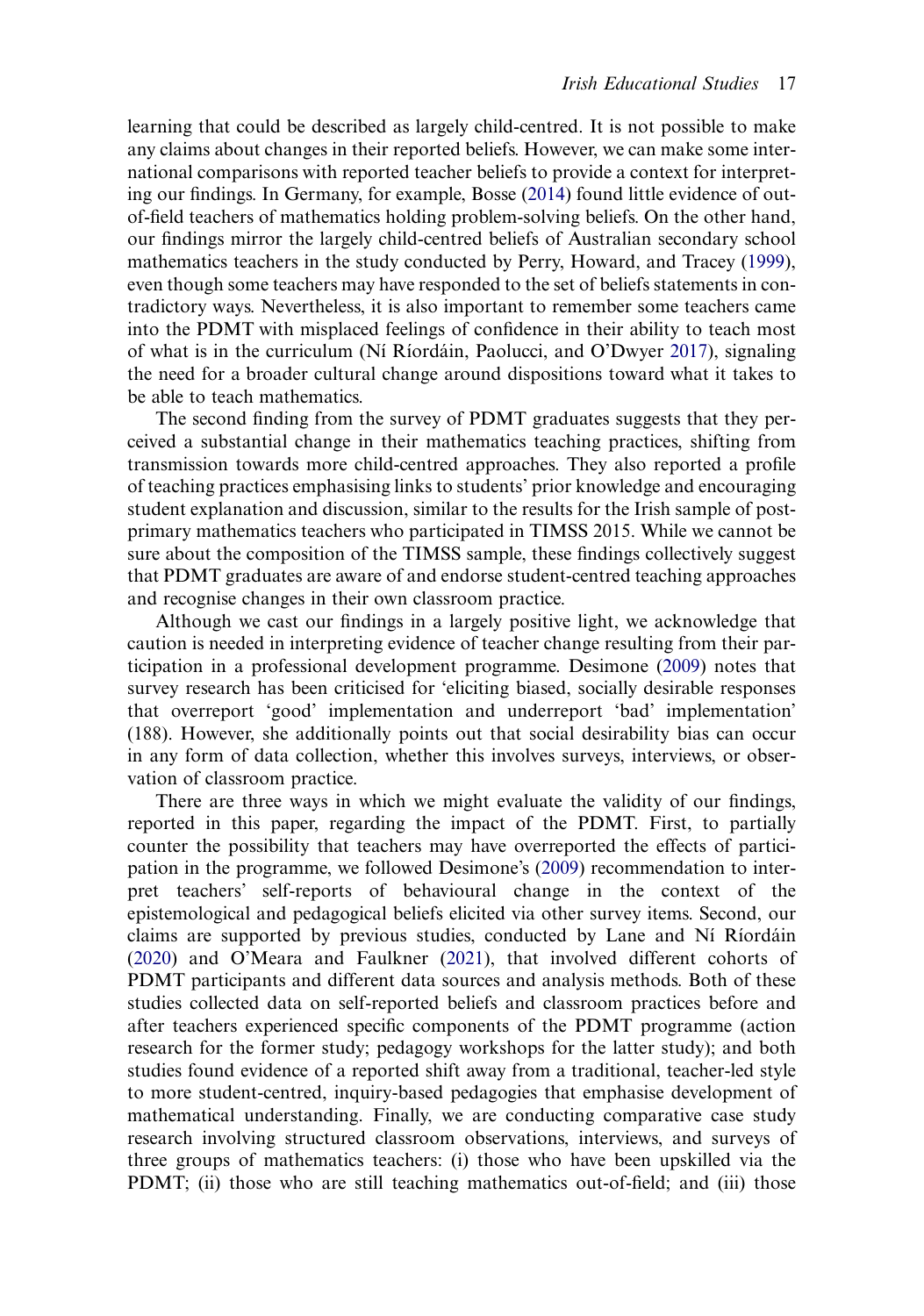who have always been fully qualified and hence in-field. Initial analysis of classroom observation data reveals that the upskilled teachers may be adopting pedagogical practices that are more like those of in-field teachers than those who are still teaching mathematics out-of-field, especially in relation to promoting higher order thinking, problem solving, and connectedness between mathematical concepts (Goos and Guerin [2021](#page-21-19)).

# <span id="page-19-2"></span>Conclusion

The results of this study provide some evidence of the impact of a national professional development programme designed to support out-of-field teachers of post-primary school mathematics. The study illuminates those elements of Desimone's ([2009,](#page-21-6) 184) 'operational theory of how professional development works to influence teacher and student outcomes' relating to teacher beliefs and how these are implicated in changing teachers' approach to pedagogy. As the data were gathered through national surveys, the findings comprise teacher self-reports and reveal largescale breadth and trends rather than depth and nuance. Currently, our research team and doctoral students are conducting classroom-based case studies that will yield richer and more detailed accounts of how PDMT graduates are using the new knowledge and skills gained through their participation in this programme. This work will allow us to make valid and reliable comparisons between the observed teaching practices of PDMT graduates, teachers of mathematics who are still out-of-field, and those who have always been fully-qualified, thus yielding a more rigorous evaluation of the impact of the PDMTon teachers' approaches to pedagogy. The most important challenge for future research will be to design longitudinal evaluations capable of linking teachers' participation in professional development with changes in their pedagogical approach and student achievement. This is a challenge not only for research on out-of-field teaching, but for teacher professional development in general.

# **Notes**

- <span id="page-19-0"></span>1. Year 4 is an optional year known as Transition Year (TY). Not all schools offer this year and it is not compulsory for students to complete TY.
- <span id="page-19-1"></span>2. ECTS refers to the European Credit Transfer System representing the workload and defining learning outcomes of a given course or programme. 1 ECTS typically corresponds to between 20–25 h of student learning activity, including, for example, class contact time, reading and research, and assessment preparation and completion

# Acknowledgment

An earlier version of this paper was presented at the 42nd annual conference of the Mathematics Education Research Group of Australasia in July 2019.

# Disclosure statement

No potential conflict of interest was reported by the author(s).

# Funding

This work was supported by Department of Education and Skills.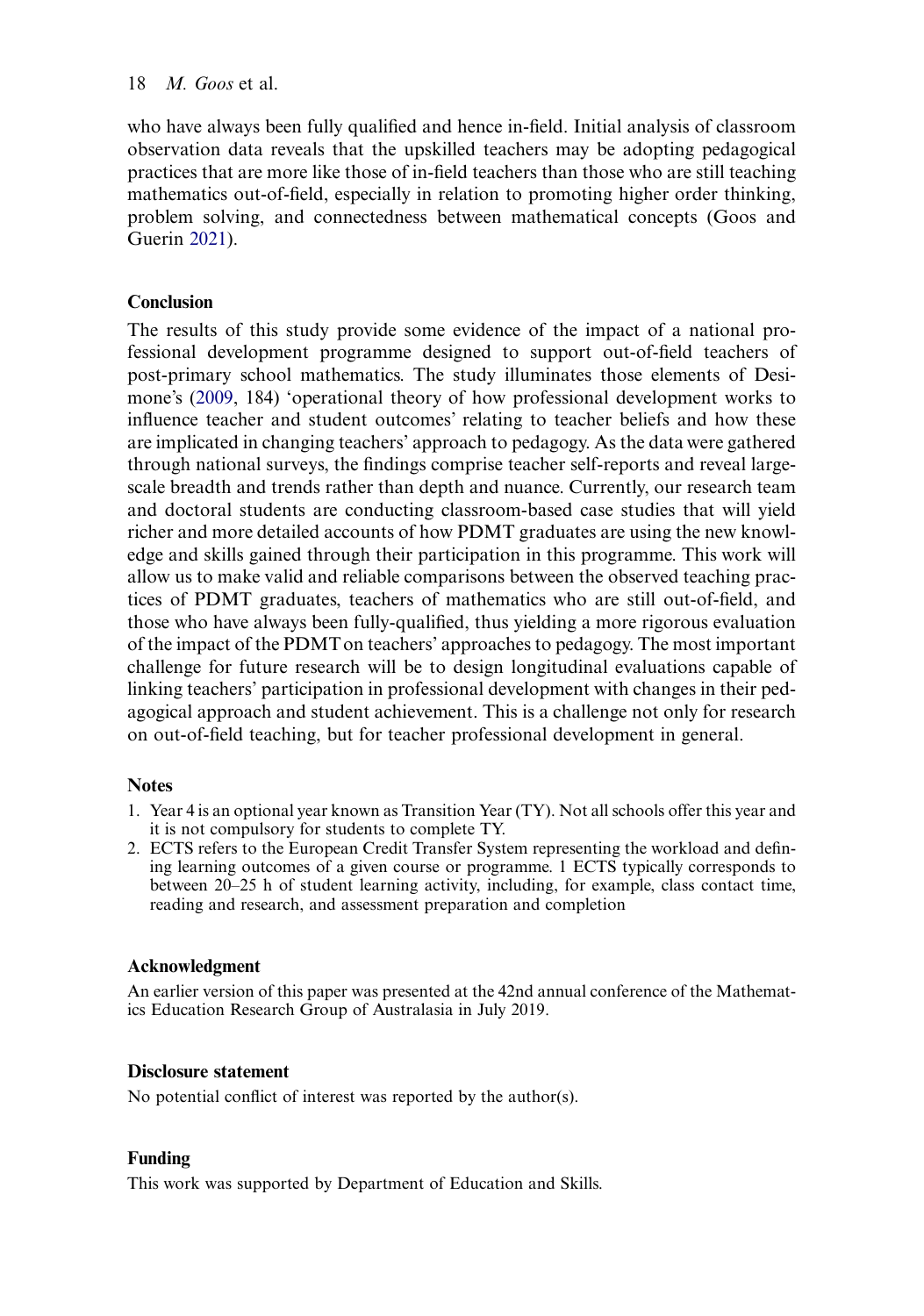#### Notes on contributors

Merrilyn Goos is Professor of STEM Education at the University of Limerick, Ireland and Director of EPI\*STEM – the National Centre for STEM Education. Previously she was Professor and Head of the School of Education at The University of Queensland, Australia. She is a former secondary school mathematics teacher who became a university-based mathematics teacher educator. Her research has investigated students' mathematical thinking, the impact of digital technologies on mathematics learning and teaching, numeracy across the curriculum, and the professional learning of mathematics teachers and mathematics teacher educators. She has won national awards for excellence in university teaching as a mathematics teacher educator and for outstanding contributions to mathematics education research. She has served as Editor-in-Chief of Educational Studies of Mathematics and President of the Mathematics Education Research Group of Australasia. She is currently Vice-President of the International Commission on Mathematical Instruction.

Máire Ní Ríordáin is a Senior Lecturer in Education at University College Cork. She is currently M.Ed. Modular Programme Director and Chair of the School of Education Research & Innovation Committee and the School of Education Research Ethics Committee. She primarily lectures on the Professional Master of Education (PME) and M.Ed. programmes, particularly in the areas of mathematics education, educational research and methods, and school placement. Her current research interests are in bilingualism (Irish and English) and influence on cognitive mathematical processing, out-of-field and pre-service mathematics teacher education, practitioner research, and STEM integration.

Fiona Faulkner is Lecturer of Mathematics at the Technological University Dublin, Ireland. She primarily lecturers in Access and International education. Previously Fiona was National Academic Coordinator and Pedagogy Lecturer on the Professional Diploma in Mathematics for Teaching at the University of Limerick. This programme is run out of EPI\*STEM- the National Centre for STEM Education in Ireland. She continues to have active research links and lecturing engagement with EPI\*STEM. Her research interests lie in the areas of profiling at risk students in higher education, curriculum change in second level mathematics education and continuous professional development in particular focussing on out of field teachers of mathematics. She has won awards for her contribution to mathematics support in access education.

Ciara Lane is a Postdoctoral Researcher at University of Limerick, Ireland and was Teaching Coordinator for the Professional Diploma in Mathematics for Teaching (PDMT) at EPI\*STEM from 2015 to 2020. Her current postdoctoral research involves adapting existing PDMT materials to produce high quality online CPD resources focusing on mathematical knowledge for teaching. Ciara's current research interests are in mathematics-related affect (both students and teachers), pre-service mathematics teacher education, and professional development related to out-of-field and in-service teachers of mathematics.

#### **ORCID**

Ciara Lane D <http://orcid.org/0000-0002-5585-8894> Máire Ní Ríordáin D<http://orcid.org/0000-0002-6434-9899>

#### **References**

- <span id="page-20-1"></span>Beswick, K. [2004](#page-7-0). "The Impact of Teachers' Perceptions of Student Characteristics on the Enactment of Their Beliefs." In Proceedings of the 28th Conference of the International Group for the Psychology of Mathematics Education (Vol. 2), edited by M. J. Hoines, and A. J. Fuglestad, 111–118. Bergen, Norway: PME.
- <span id="page-20-0"></span>Beswick, K. [2012](#page-6-0). "Teachers' Beliefs About School Mathematics and Mathematician's Mathematics and Their Relationship to Practice." Educational Studies in Mathematics 79 (1): 127–147.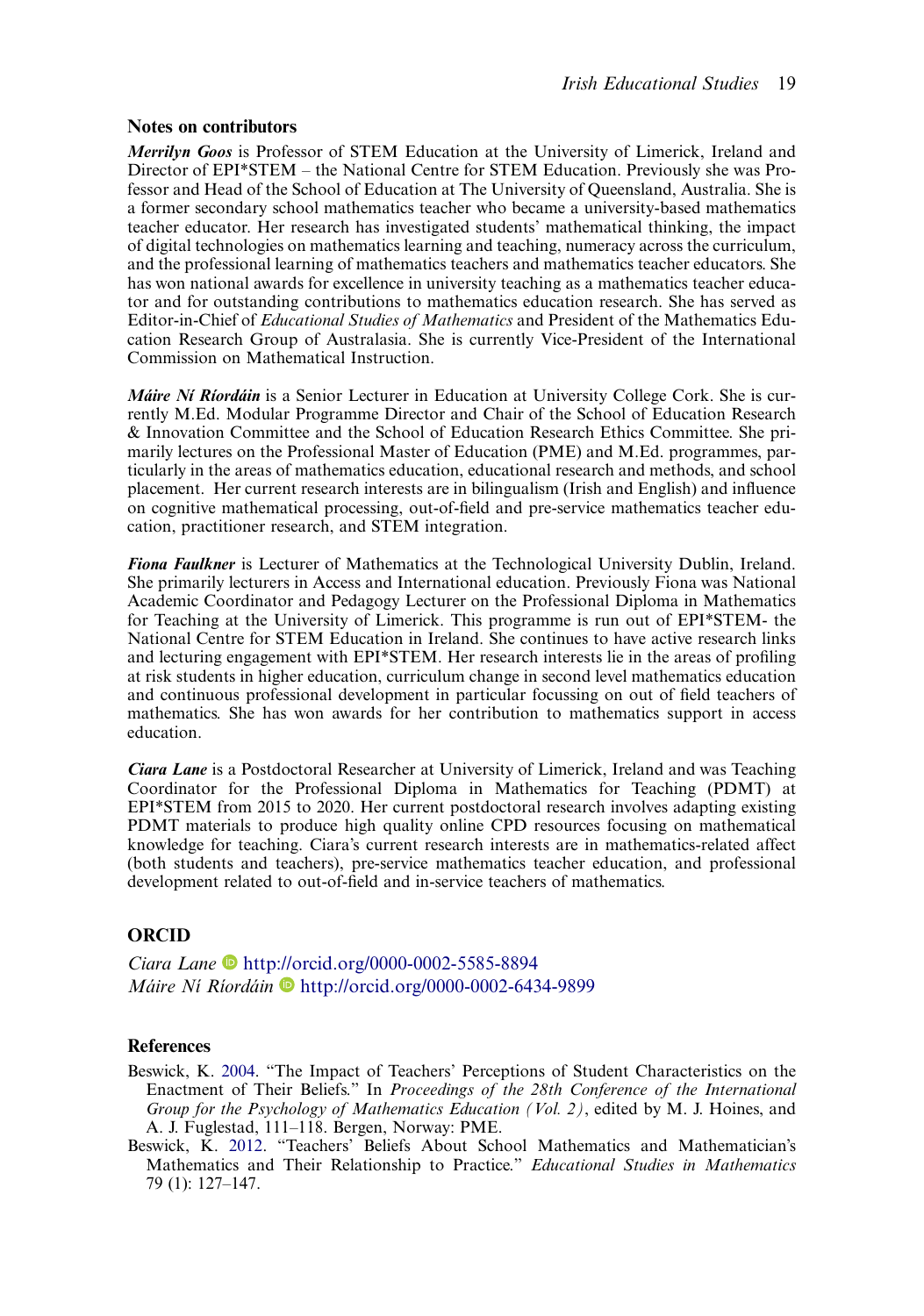- <span id="page-21-13"></span>Bosse, M. [2014](#page-6-1). "The Practice of Out-of-Field Teaching in Mathematics Classrooms." In Proceedings and Agenda for Research and Action, 1st Teaching Across Specialisations (TAS) Collective Symposium, edited by L. Hobbs, and G. Törner, 33–34. Porto, Portugal: TAS Collective.
- <span id="page-21-17"></span>Clerkin, A., R. Perkins, and E. Chubb. [2018](#page-15-1). Inside the Post-Primary Classroom: Mathematics and Science Teaching in Second Year. Dublin: Educational Research Centre.
- <span id="page-21-5"></span>Crisan, C., and M. Rodd. [2017](#page-4-0). "Learning Mathematics for Teaching Mathematics: Non-Specialist Teachers' Mathematics Teacher Identity." Mathematics Teacher Education and Development 19 (2): 104–122.
- <span id="page-21-18"></span>Darling-Hammond, L., and L. Hudson. [1990](#page-17-0). "Precollege Science and Mathematics Teachers: Supply, Demand and Quality." Review of Research in Education 16: 223-264.
- <span id="page-21-14"></span><span id="page-21-6"></span>Denscombe, M. [2017.](#page-8-0) The Good Research Guide. 6th ed. London: Open University Press.
- Desimone, L. [2009.](#page-4-1) "Improving Impact Studies of Teachers' Professional Development: Toward Better Conceptualizations and Measures." Educational Researcher 38 (3): 181–199.
- <span id="page-21-11"></span>De Vries, S., W. Van De Grift, and E. Jansen. [2014.](#page-6-2) "How Teachers' Beliefs About Learning and Teaching Relate to Their Continuing Professional Development." Teachers & Teaching 20 (3): 338–357.
- <span id="page-21-2"></span>Du Plessis, A., R. M. Gillies, and A. Carroll. [2015.](#page-3-0) "Understanding the Lived Experiences of Novice Out-of-Field Teachers in Relation to School Leadership Practices." Asia-Pacific Journal of Teacher Education 43 (1): 4–21.
- <span id="page-21-12"></span>Ernest, P. [1989.](#page-6-3) "The Impact of Beliefs on the Teaching of Mathematics." In Mathematics Teaching: The State of the Art, edited by P. Ernest, 249–254. London: Falmer Press.
- <span id="page-21-3"></span>Faulkner, F., J. Kenny, C. Campbell, and C. Crisan. [2019.](#page-3-1) "Teacher Learning and Continuous Professional Development." In Examining the Phenomenon of 'Teaching Out-of-Field': International Perspectives on Teaching as a Non-Specialist, edited by L. Hobbs and G. Törner, 269–308. Singapore: Springer Nature.
- <span id="page-21-10"></span>Furinghetti, F., and E. Pehkonen. [2002](#page-6-4). "Rethinking Characterizations of Beliefs." In Beliefs: A Hidden Variable in Mathematics Education?, edited by G. Leder, E. Pehkonen, and G. Törner, 39–57. Dordrecht: Kluwer.
- <span id="page-21-19"></span>Goos, M., and A. Guerin.[2021.](#page-19-2) "Insights into the Pedagogical Practices of Out-of-Field, Infield, and Upskilled Teachers of Mathematics." In Excellence in mathematics education: Foundations and pathways (Proceedings of the 43rd annual conference of the Mathematics Education Research Group of Australasia), edited by Y. H. Leong, B. Kaur, B. H. Choy, J. B. W. Yeo, and S. L. Chin, 203–210. Singapore: MERGA.
- <span id="page-21-7"></span>Goos, M., J. O'Donoghue, M. Ní Ríordáin, F. Faulkner, T. Hall, N. O'Meara. [2020.](#page-4-2) "Designing a National Blended Learning Program for 'Out-of-Field' Mathematics Teacher Professional Development." ZDM Mathematics Education 52 (5): 893–905.
- <span id="page-21-1"></span>Hobbs, L., and G. Törner. [2019.](#page-2-0) Examining the Phenomenon of 'Teaching Out-of-Field': International Perspectives on Teaching as a Non-Specialist. Singapore: Springer Nature.
- <span id="page-21-0"></span>Ingersoll, R. M. [2002](#page-2-1). Out-of-Field Teaching, Educational Inequality and the Organization of Schools: An Exploratory Analysis. Seattle, WA: University of Washington. Center for the Study of Teaching and Policy.
- <span id="page-21-4"></span>Ingersoll, R. M. [2019.](#page-4-3) "Measuring Out-of-Field Teaching." In Examining the Phenomenon of 'Teaching Out-of-Field': International Perspectives on Teaching as a Non-Specialist, edited by L. Hobbs, and G. Törner, 21–51. Singapore: Springer Nature.
- <span id="page-21-16"></span>International Association for the Evaluation of Educational Achievement. [2014](#page-9-0). TIMSS 2015 Teacher Questionnaire Mathematics. Accessed 14 April 2021. [https://timssandpirls.bc.edu/](https://timssandpirls.bc.edu/timss2015/questionnaires/index.html) [timss2015/questionnaires/index.html](https://timssandpirls.bc.edu/timss2015/questionnaires/index.html).
- <span id="page-21-9"></span>Kunter, M., T. Kleickmann, U. Klusmann, and D. Richter. [2013.](#page-6-5) "Professional Competence of Teachers: Effects on Instructional Quality and Student Development." Journal of Educational Psychology 105 (3): 805–820.
- <span id="page-21-8"></span>Lane, C., and M. Ní Ríordáin. [2020](#page-4-4). "Out-of-Field Teachers' Beliefs and Practices: An Examination of Change and Tensions Using Zone Theory." International Journal of Science and Mathematics Education 18: 337–355.
- <span id="page-21-15"></span>Lozano, L. M., E. García-Cueto, and J. Muñiz. [2008.](#page-9-1) "Effect of the Number of Response Categories on the Reliability and Validity of Rating Scales." Methodology: European Journal of Research Methods for the Behavioral and Social Sciences 4 (2): 73–79.